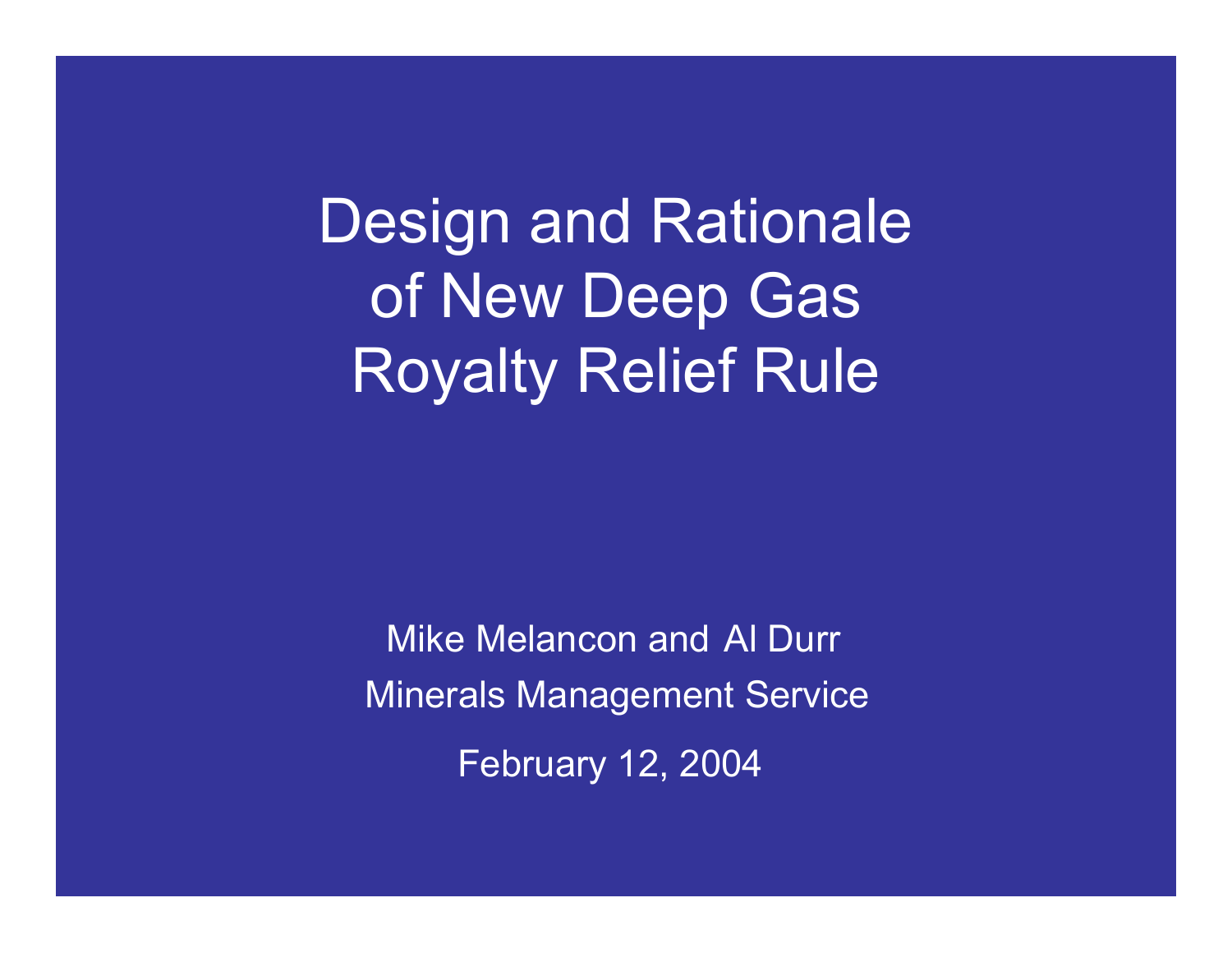### General Information

- Proposed Rule: Published March 26, 2003
- Final Rule: Published January 26, 2004 Effective March 1, 2004
- Amends 30 CFR 203 (adds 203.40-48)
- Notifications to drill deep wells: 29 Drilling has not started: 4 Currently drilling: 8 Plugged and abandoned: 8 Temporarily abandoned: 4 On production: 5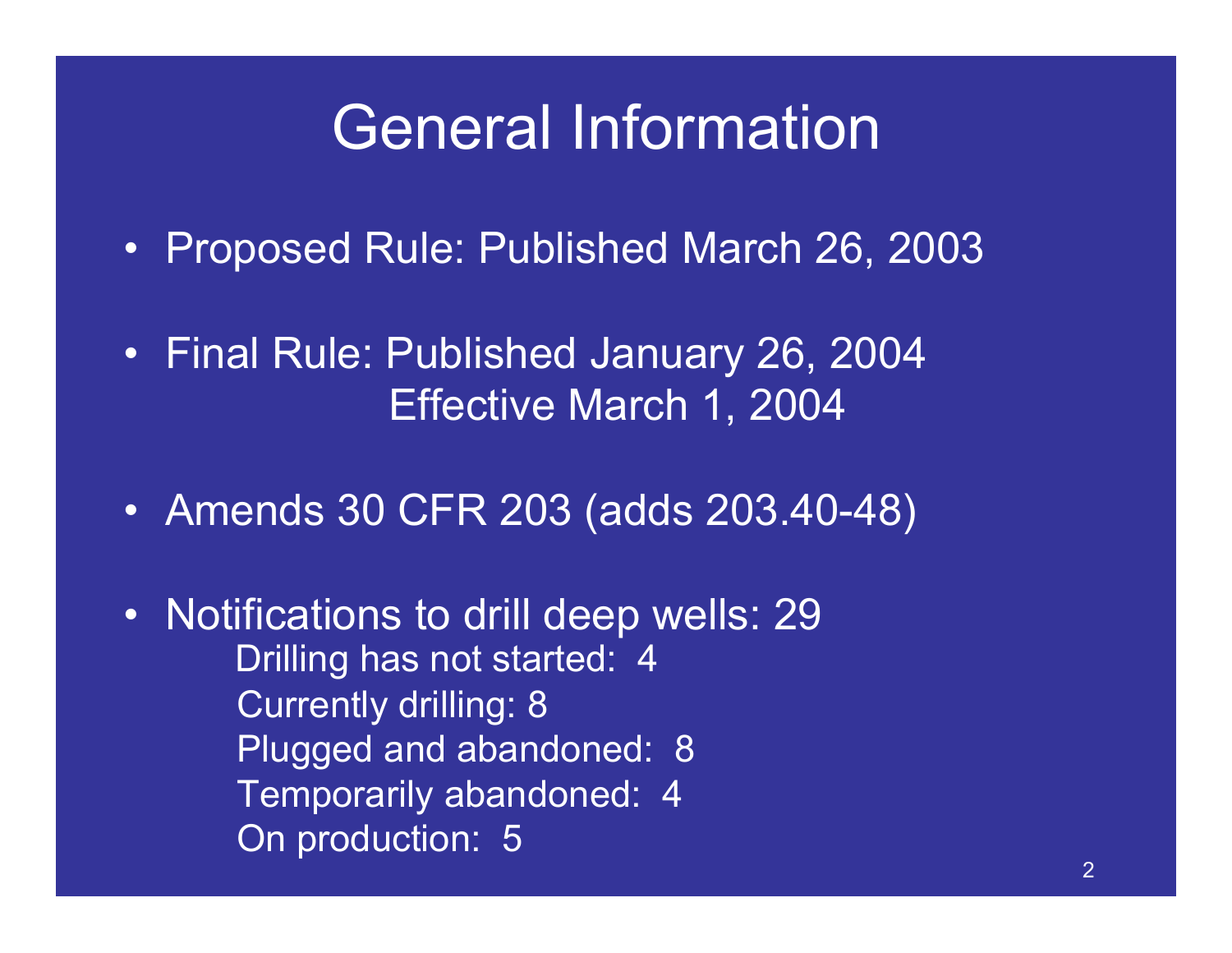## Program Rationale

- Increased demand for natural gas
- Relatively few wells drilled to deep depths
- Best new source of near and mid-term gas supply
- Large price fluctuations caused by gas shortages inhibit a continuous, stable investment climate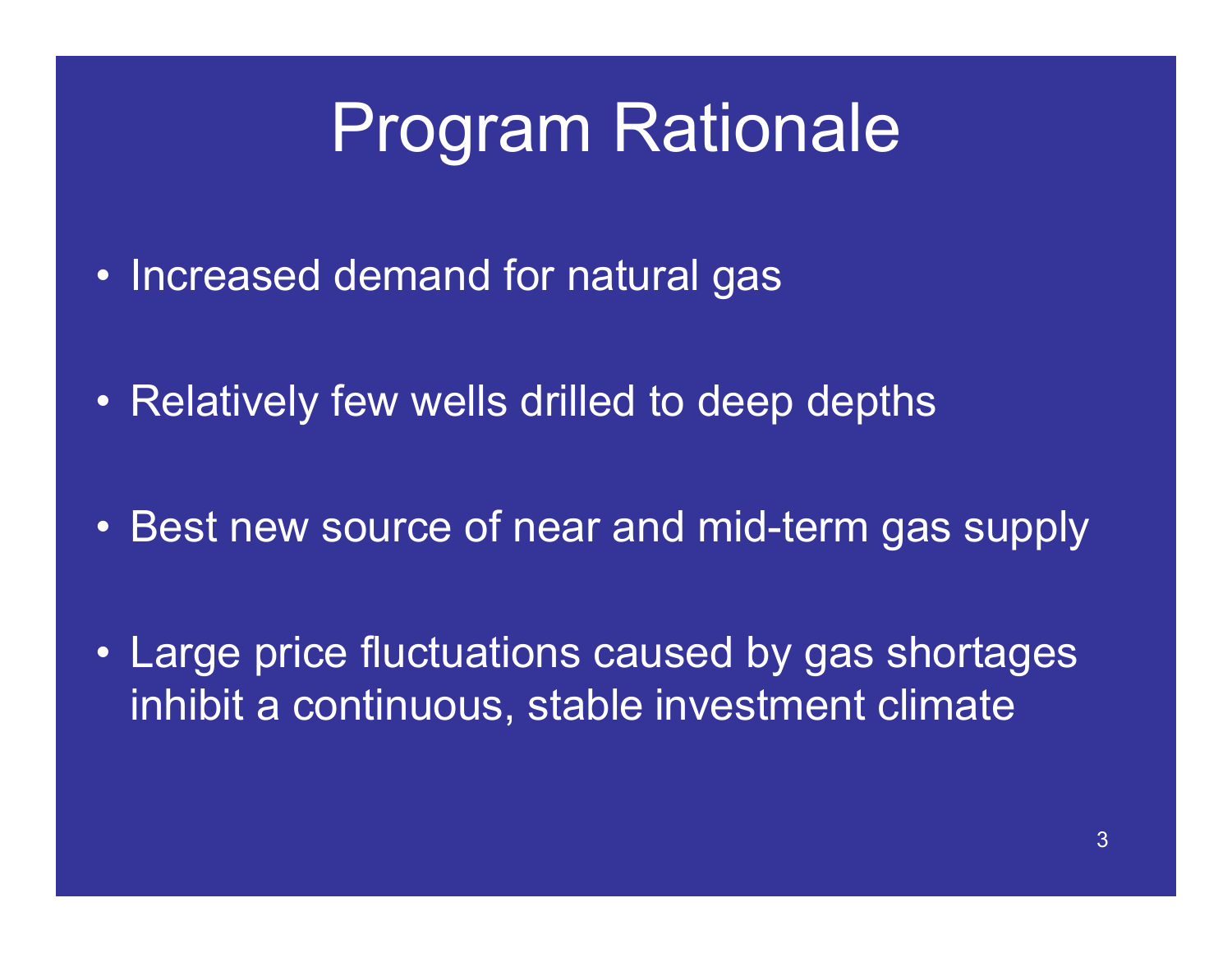# Program Objectives

- • Encourage and accelerate deep gas drilling and production
- $\bullet$ Help moderate price increases
- •Offset steep decline in shelf gas production
- •Spur investment in new technology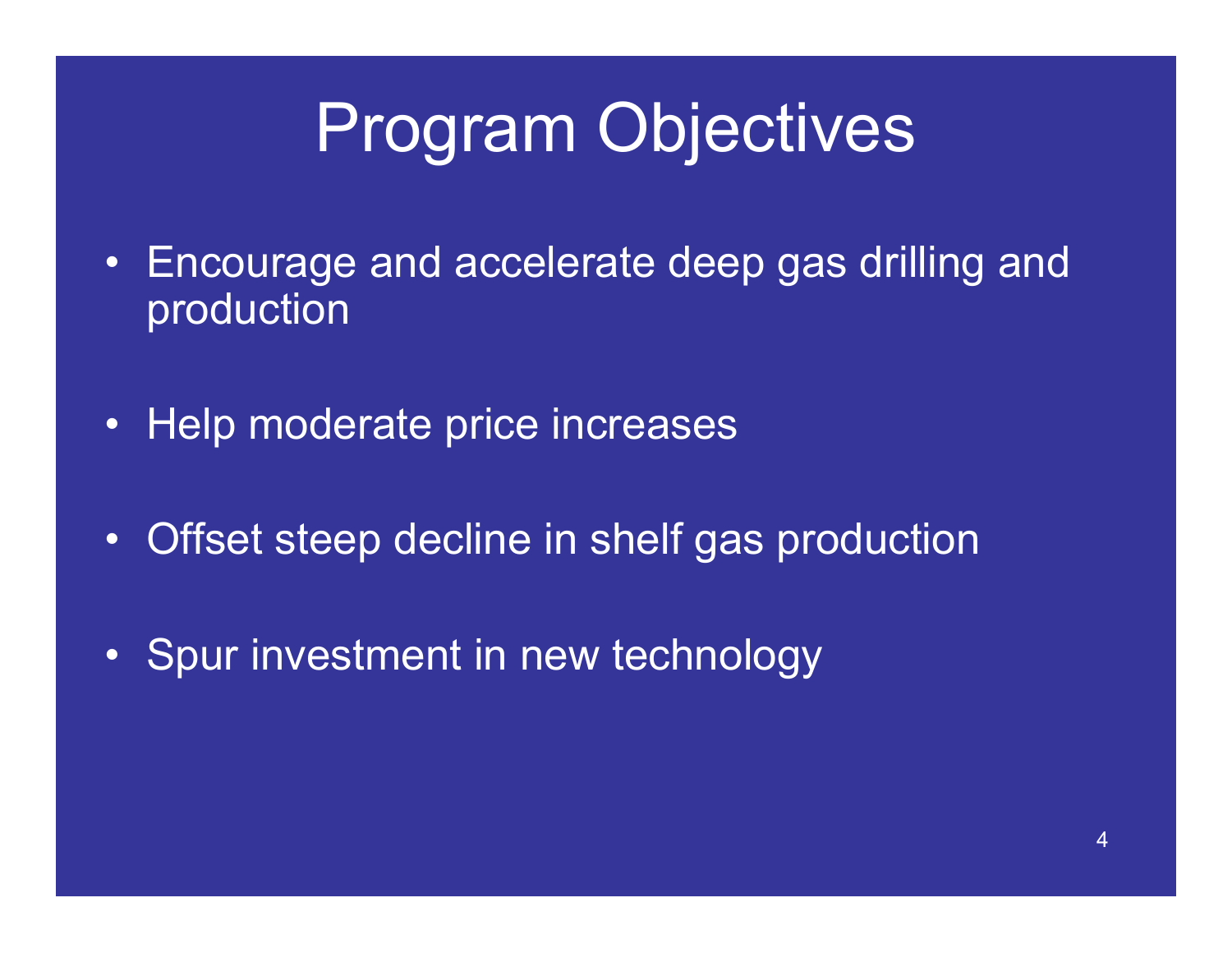## Program Design

- $\bullet$ Meaningful incentive; minimizes unnecessary relief
- $\bullet$ Immediate effect on deep drilling and production
- $\bullet$ Categorical relief
- $\bullet$ Uses a familiar royalty incentive format
- $\bullet$ Not limited to new reservoirs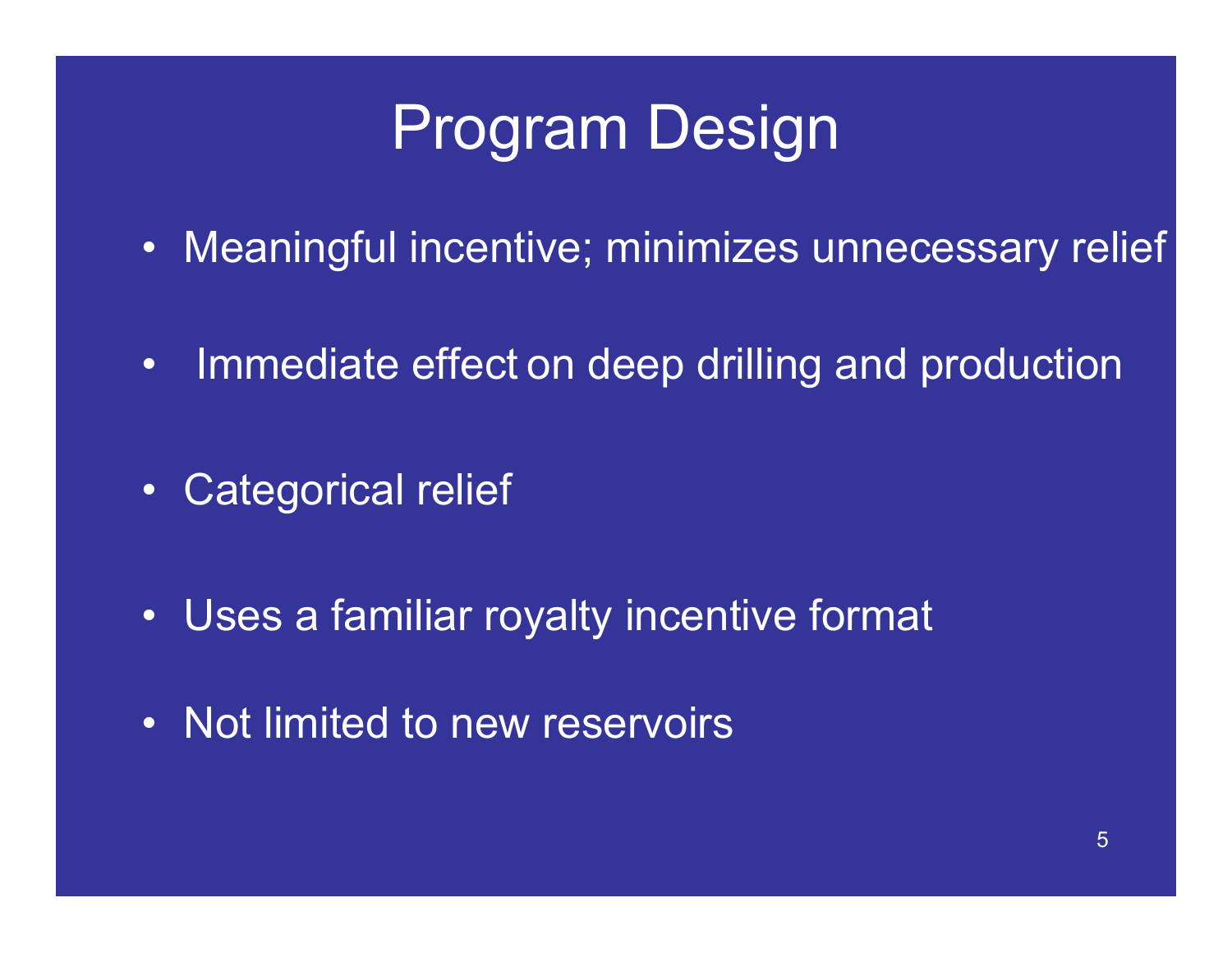## **Definitions**

### **Qualified Well**

- Original (new) well or a sidetrack
- Drilling begins on or after March 26, 2003
- Top of perforated interval at least 15,000' TVD SS
- Produces gas before 5 years following effective date of final rule
- Required notices have been submitted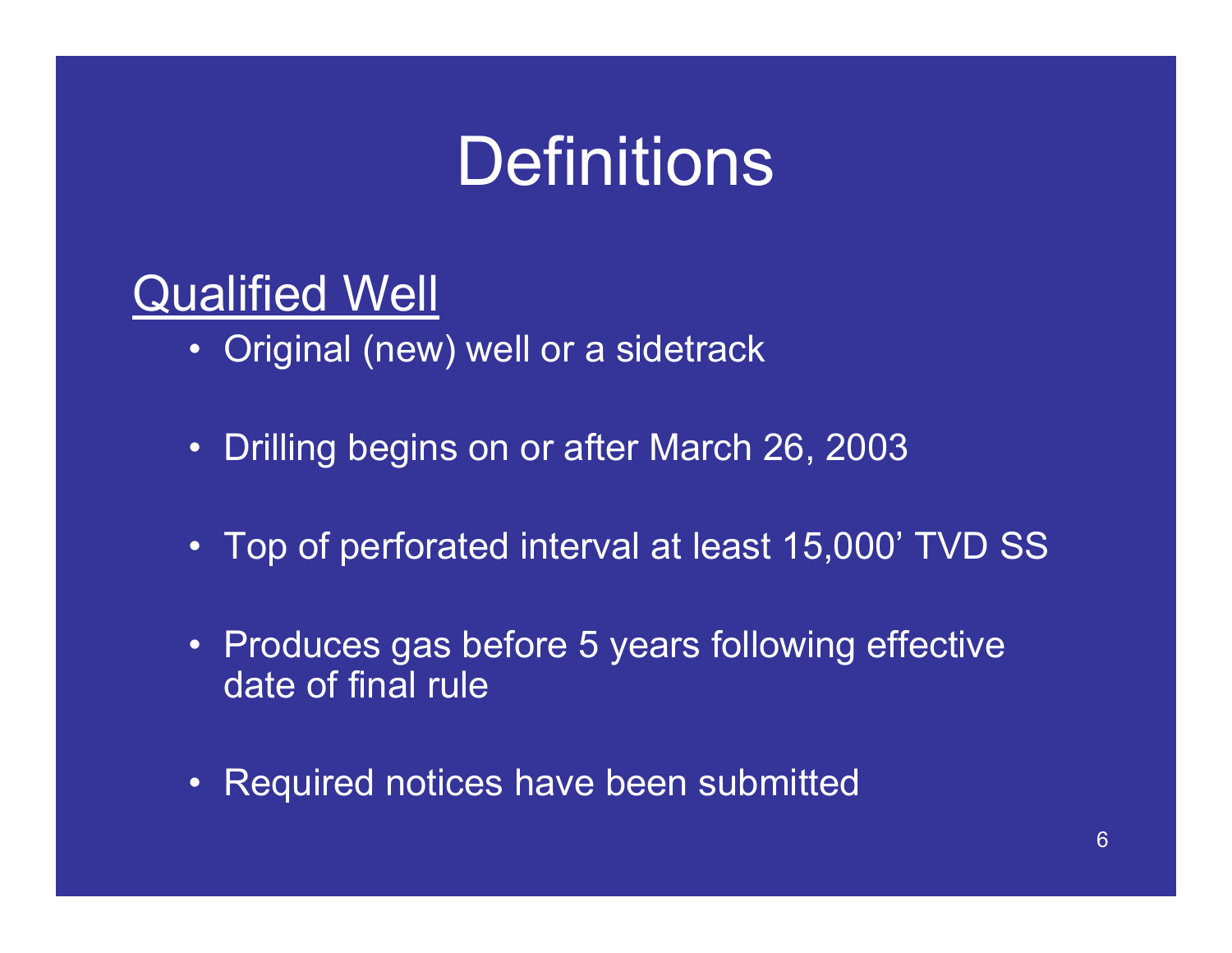## Definitions

### Certified Unsuccessful Well

- $\bullet$ Original well or sidetrack
- Drilling begins on or after March 26, 2003, and before the lease produces from a well with the top of the perforated interval at least 18,000' TVD SS
- $\bullet$ Drilled to a target reservoir at least 18,000' TVD SS
- Fails to meet the producibility requirements of 30 CFR 250, subpart A, or MMS agrees is not commercially producible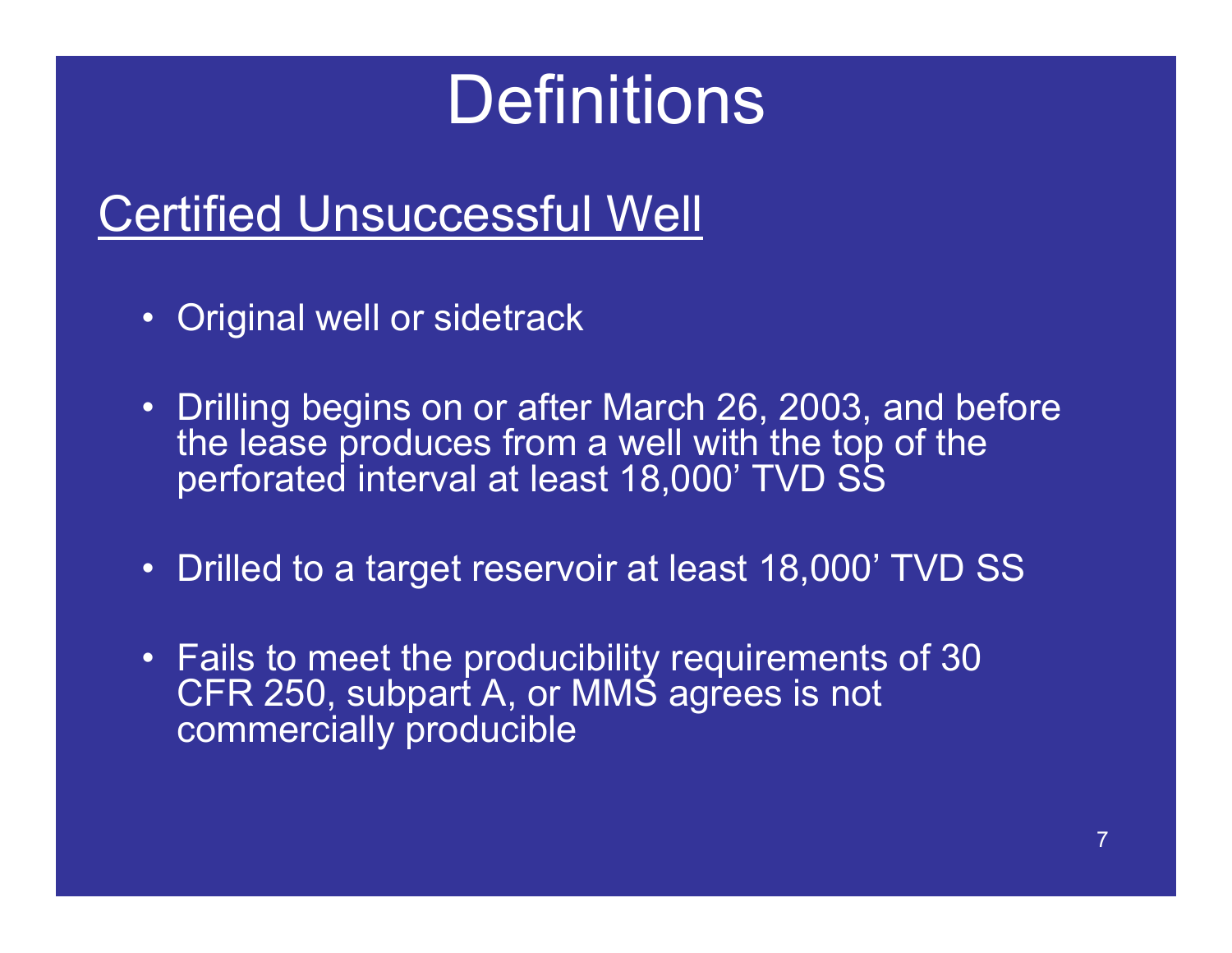## Major Issues

- $\bullet$ Lease/Well Eligibility
- Sidetracks
- Unitization
- Price Threshold
- Ultra Deep Drilling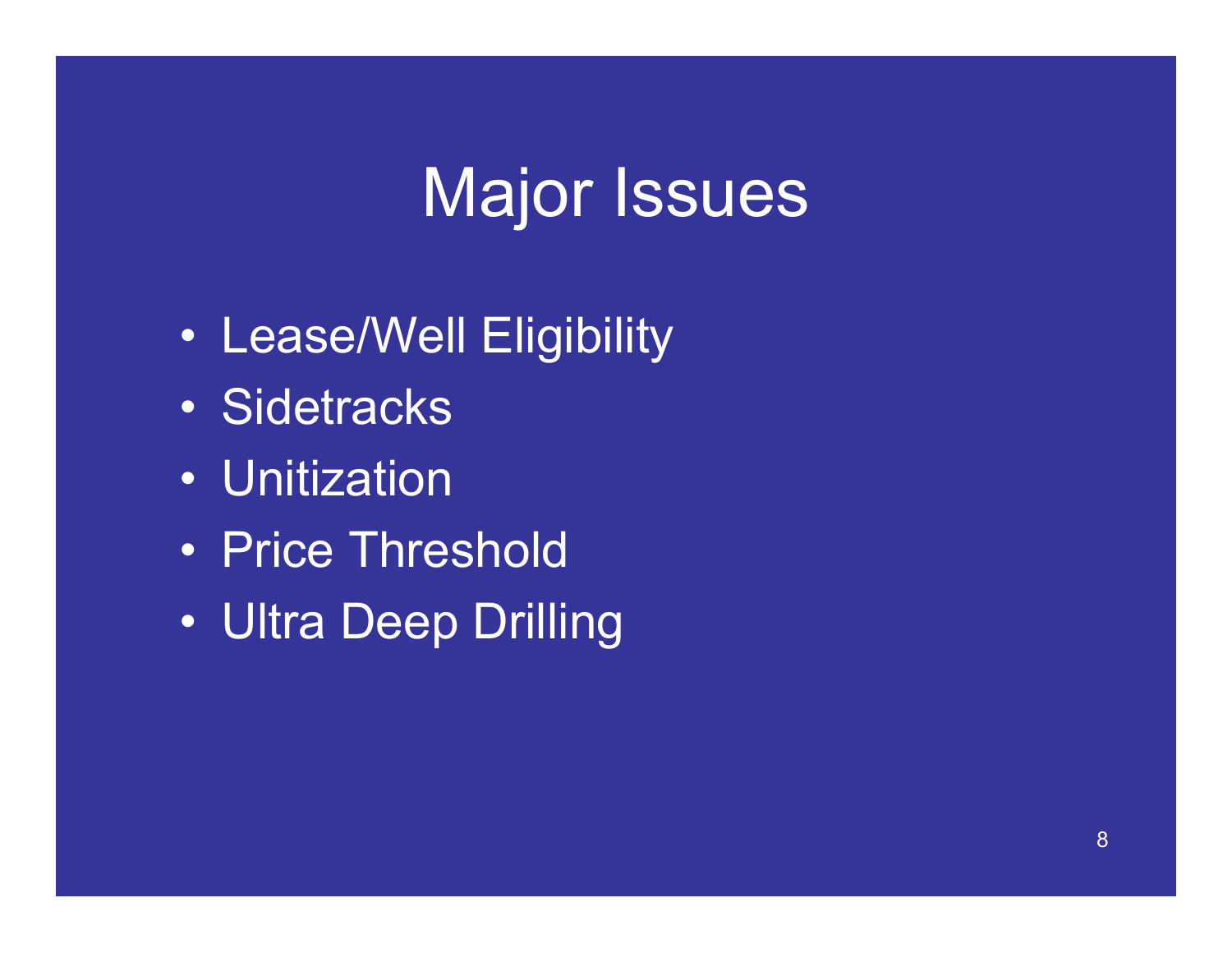### Proposed Rule

No royalty relief if a lease produced from a deep well (15,000' TVD SS or deeper) that commenced drilling prior to March 26, 2003.

### Final Rule

If the lease is producing from an unqualified well in 15,000' to less than 18,000' TVD SS depth interval, then that lease can still earn a reduced RSV with a a qualified well at 18,000' TVD SS or deeper.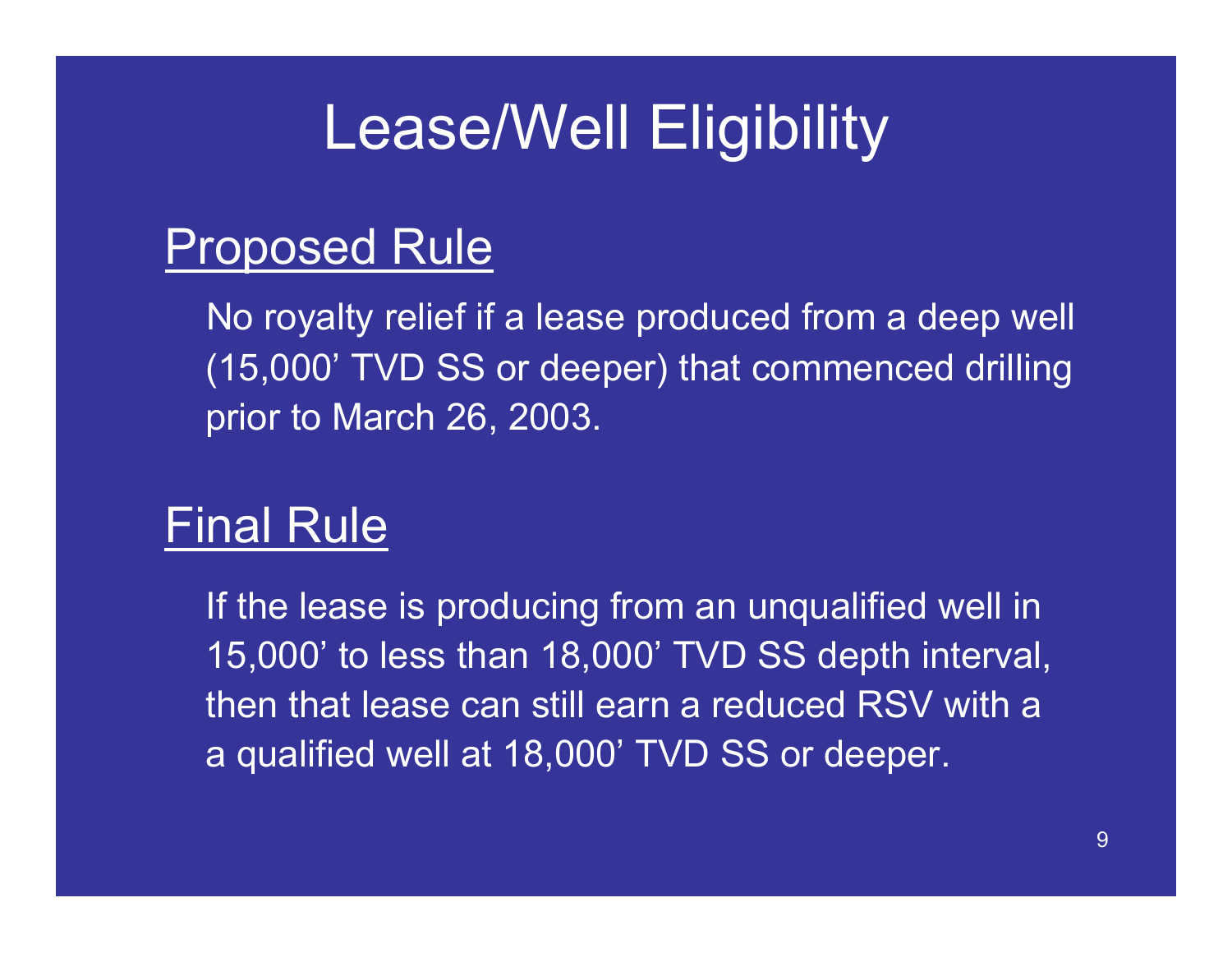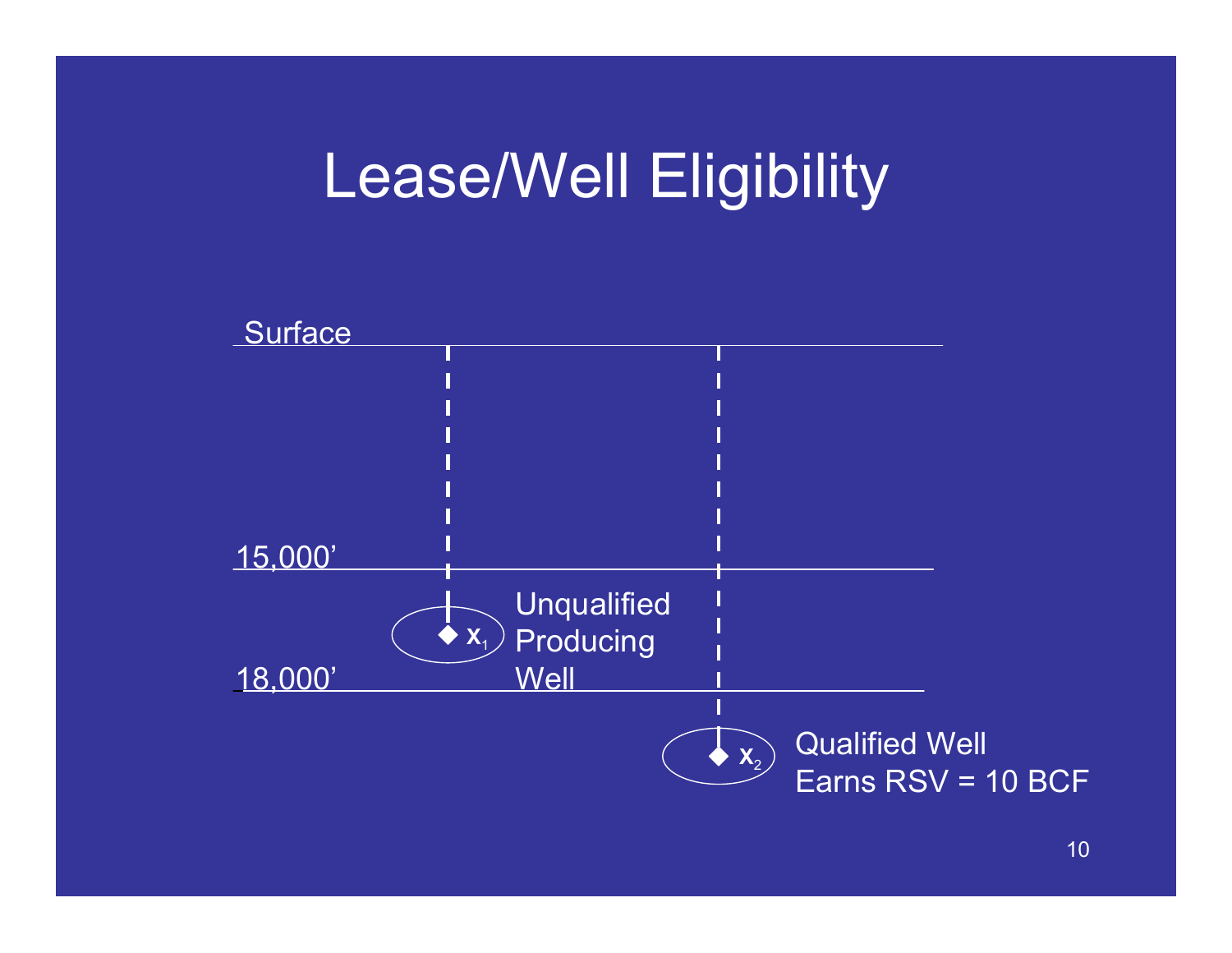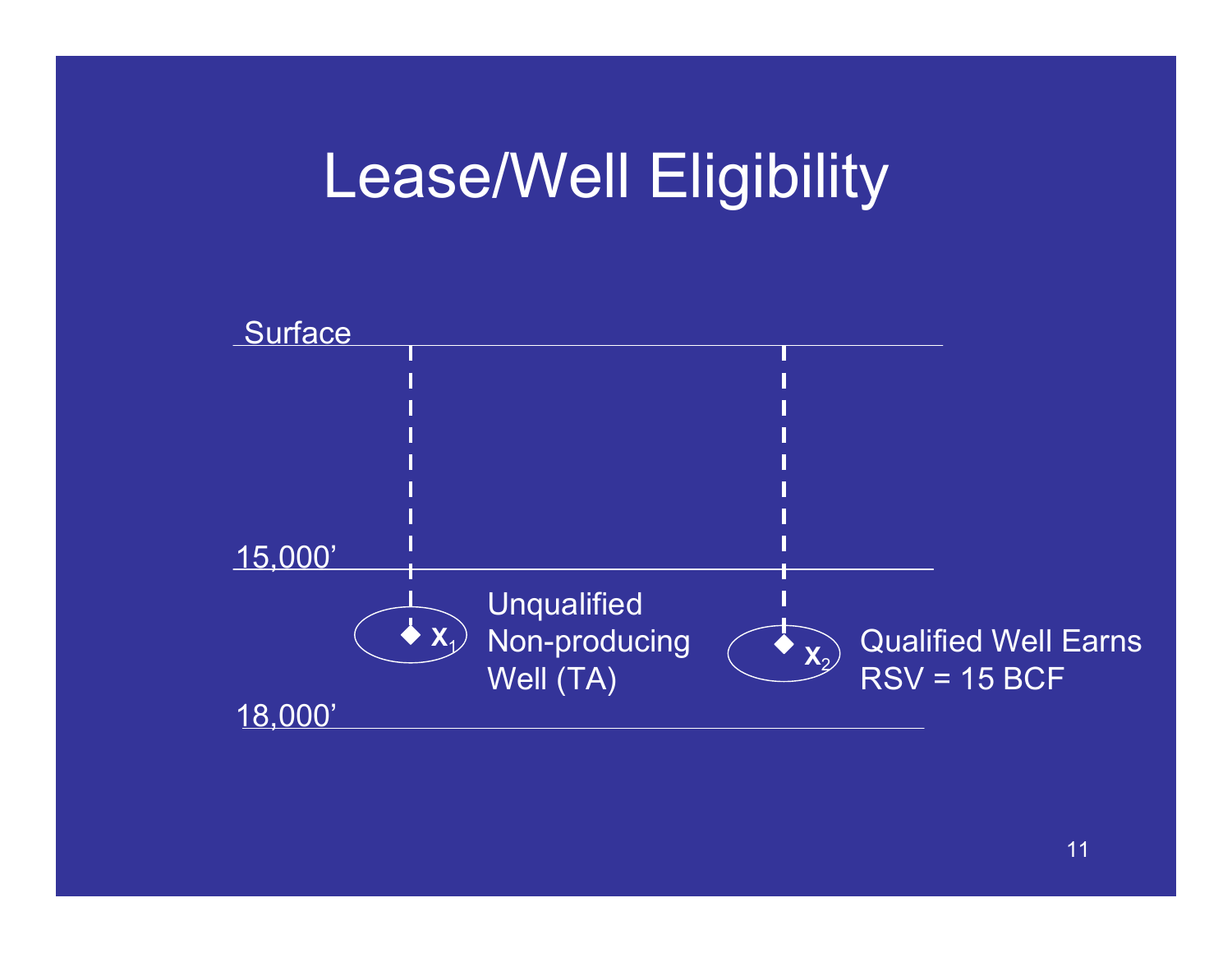### Proposed Rule

First qualified well establishes the royalty suspension volume (RSV) for the lease.

### Final Rule

If a lease earns an RSV by producing from a qualified well in the 15,000 to less than 18,000' TVD SS depth interval, then a subsequent qualified well producing 18,000' TVD SS or deeper can earn an additional RSV.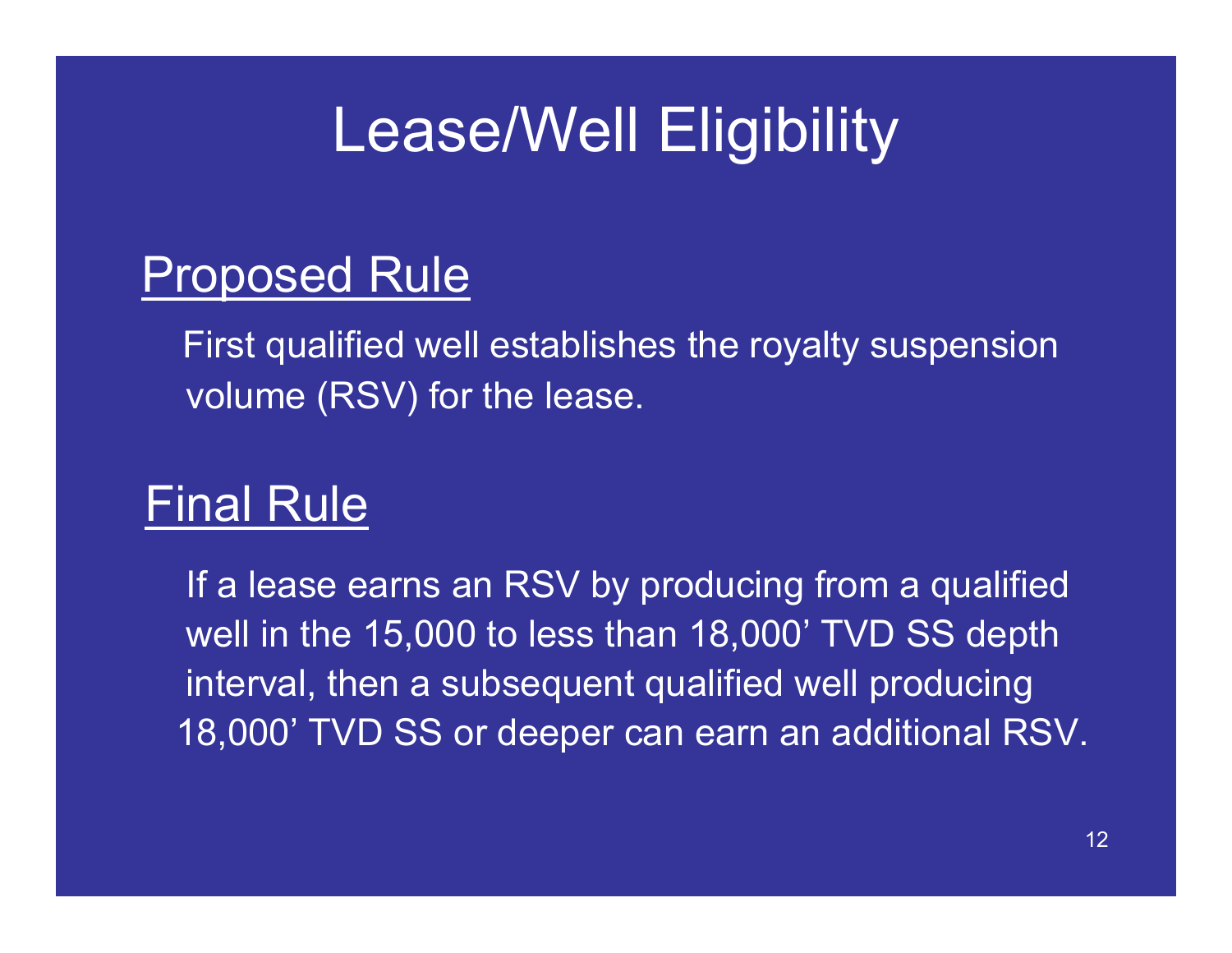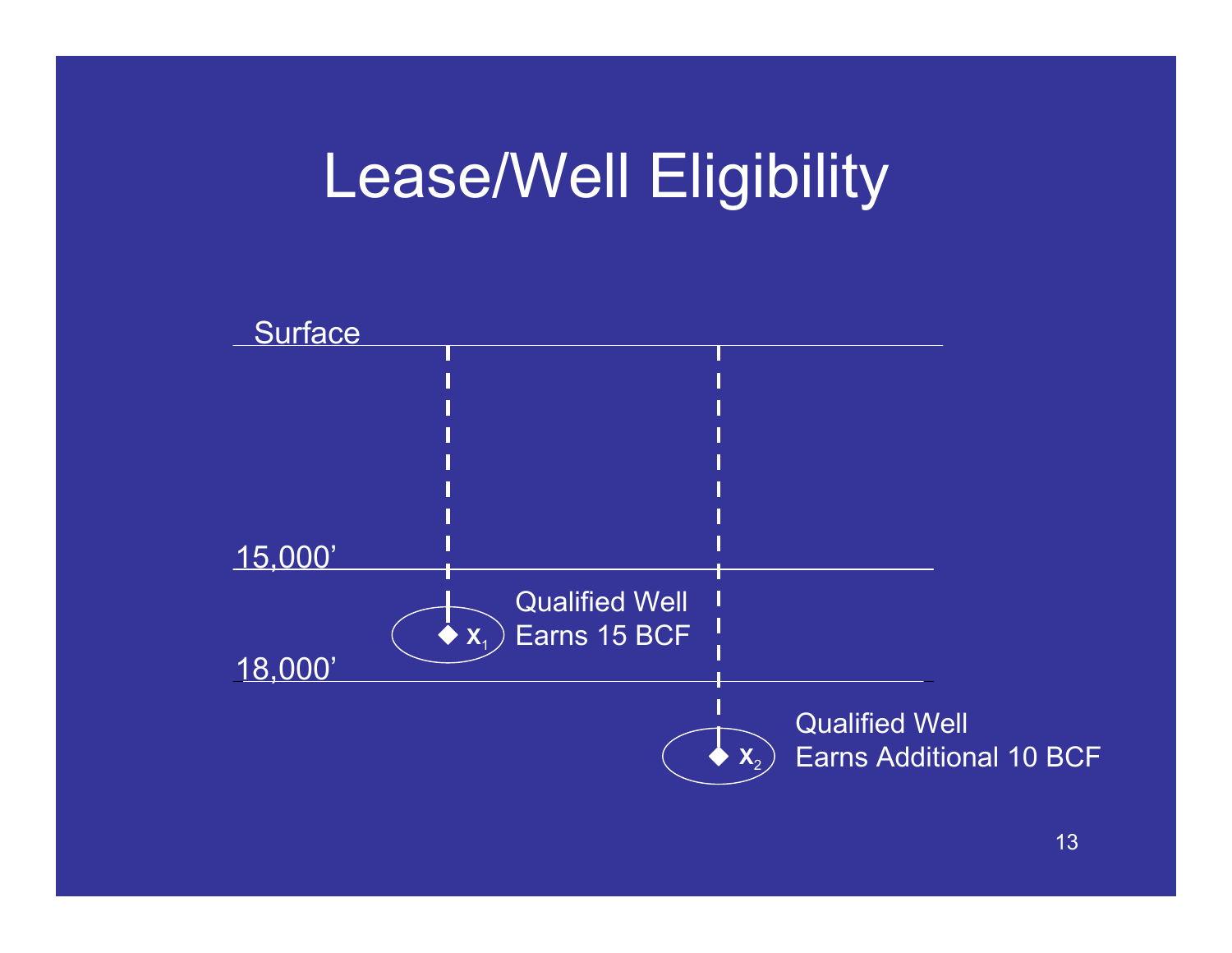- $\bullet$  Royalty relief for sidetracks included in final rule
	- provides opportunities to drill and produce small resource accumulations
	- maximum use of existing facilities
- Lease and well eligibility rules are the same for original wells and sidetracks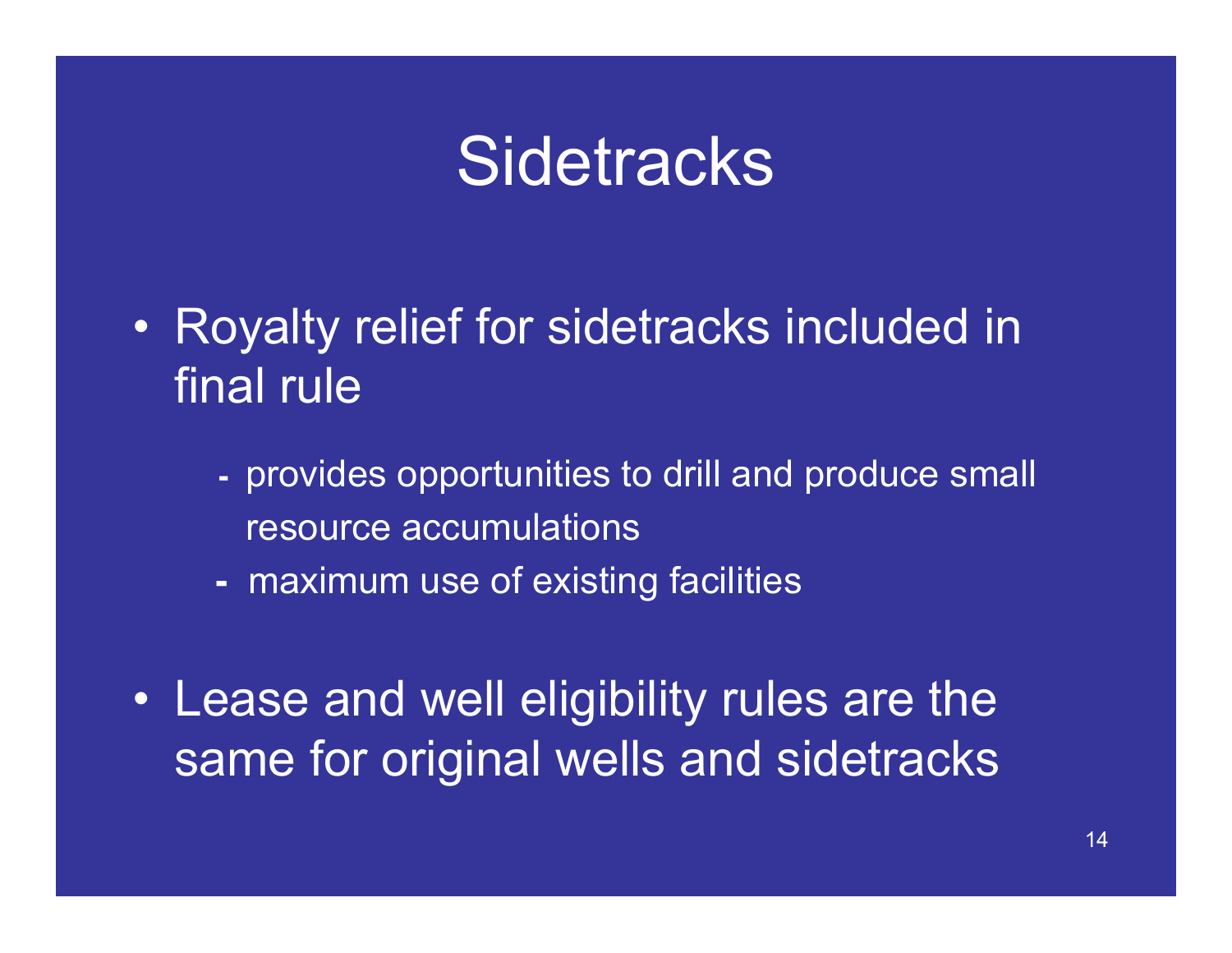$\bullet$ **Royalty Suspension Volume**

> Formula for calculating RSV at both depth intervals: RSV = 4 BCF + 600 MCF × sidetrack length (rounded to the nearest 100 feet)

#### -- <u>Examples</u>

(1) 5,000' sidetrack: 4 BCF + (.6 BCF)(5) = 7 BCF (2) 15,000' sidetrack: 4 BCF + (.6 BCF)(15) = 13 BCF

- The amount of sidetrack relief can not exceed therelief earned by an original well at the same depth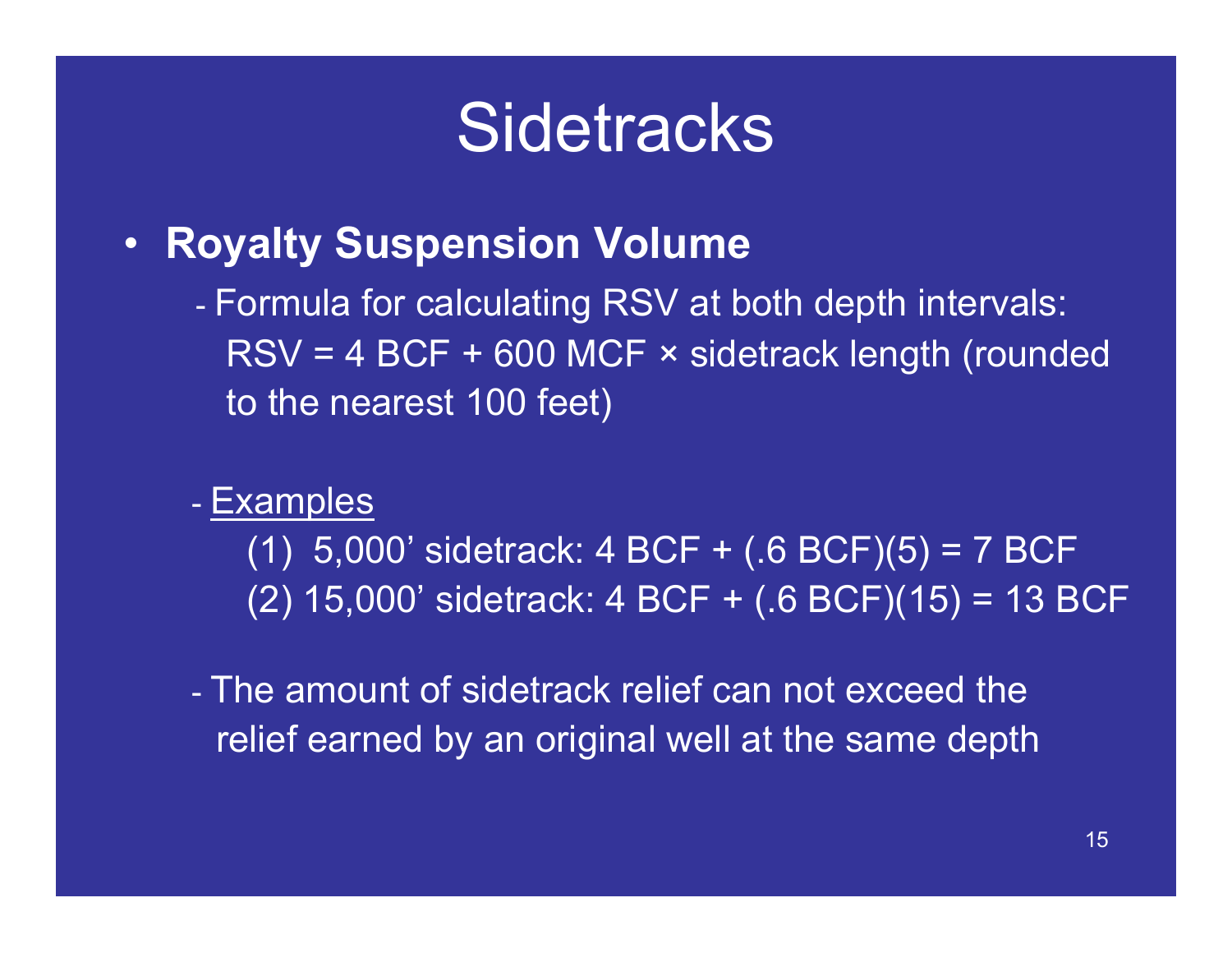### **Royalty Suspension Supplement**

**-** Formula for calculating RSS at 18,000' or deeper: RSS = .8 BCFE + 120 MCFE × sidetrack length (rounded to the nearest 100 feet)

#### **Examples**

(1) 10,000' sidetrack: .8 BCFE + (.12 BCFE)(10) = 2 BCFE (2) 15,000' sidetrack: .8 BCFE + (.12 BCFE)(15) = 2.6 BCFE

- RSS only applicable to unsuccessful sidetracks with a length of at least 10,000 feet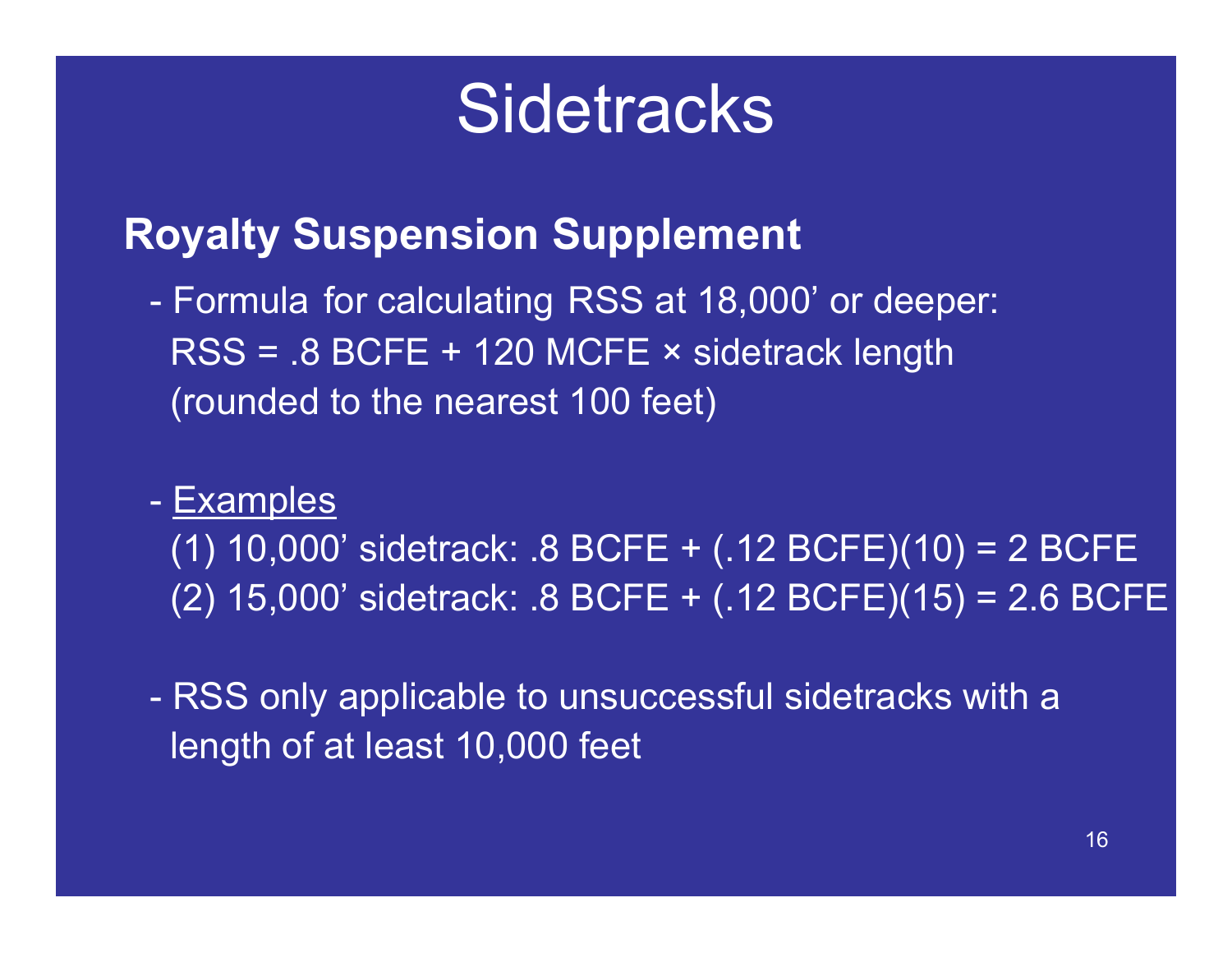

- A bypass is considered part of the original well or sidetrack.
- In the illustration on the left, lease gets an RSV for an original well.
- In the illustration on the right, sidetrack length includes length of the bypass. The contract of the structure of the structure of the structure of the structure of the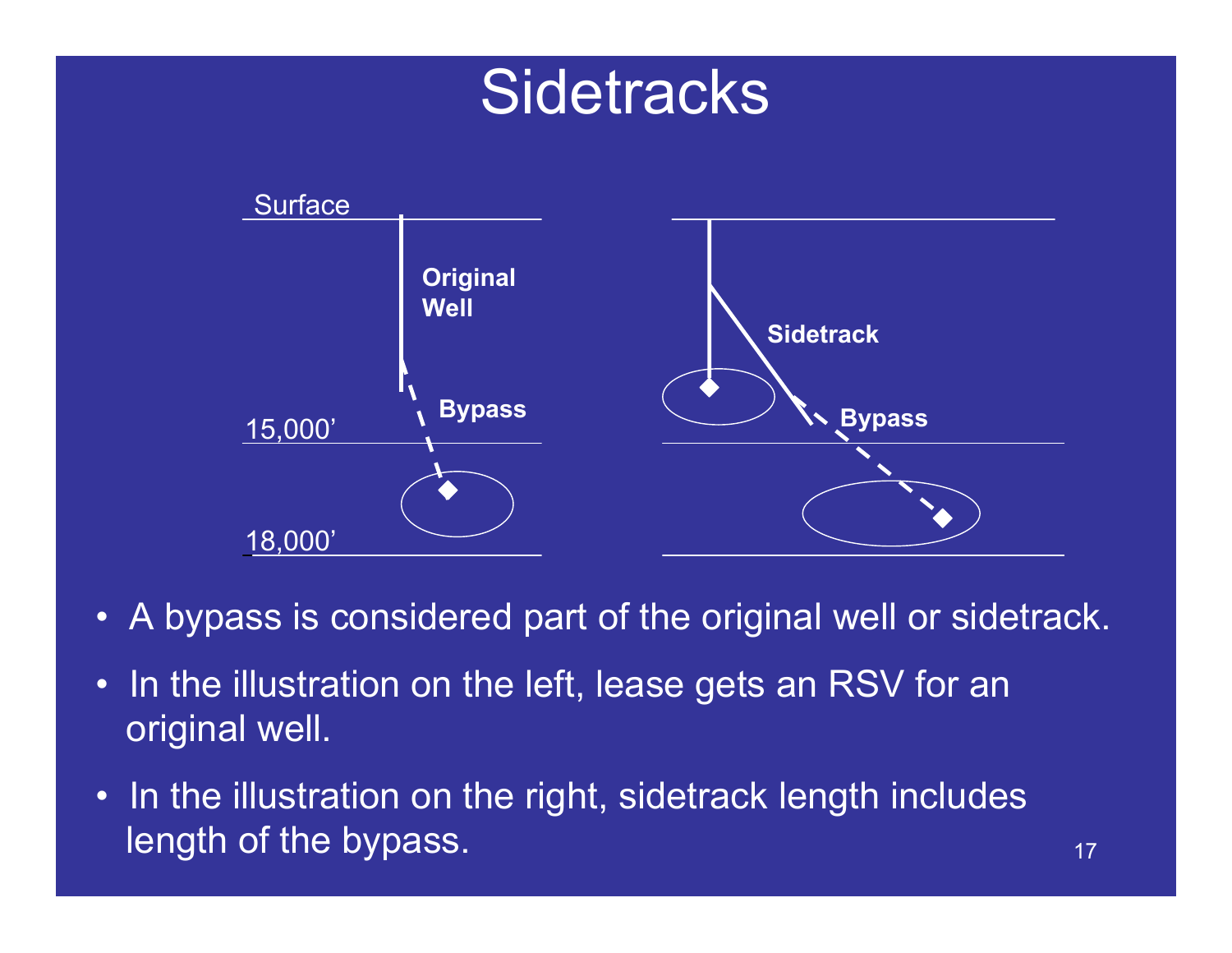

- **"Sidetracks" drilled before the rig moves off the well location are still considered part of the original well and the RSV for an original well is applicable.**
- **Deepening a well and drilling a well from a platform slot reclaimed from a previously drilled well are considered sidetracks.**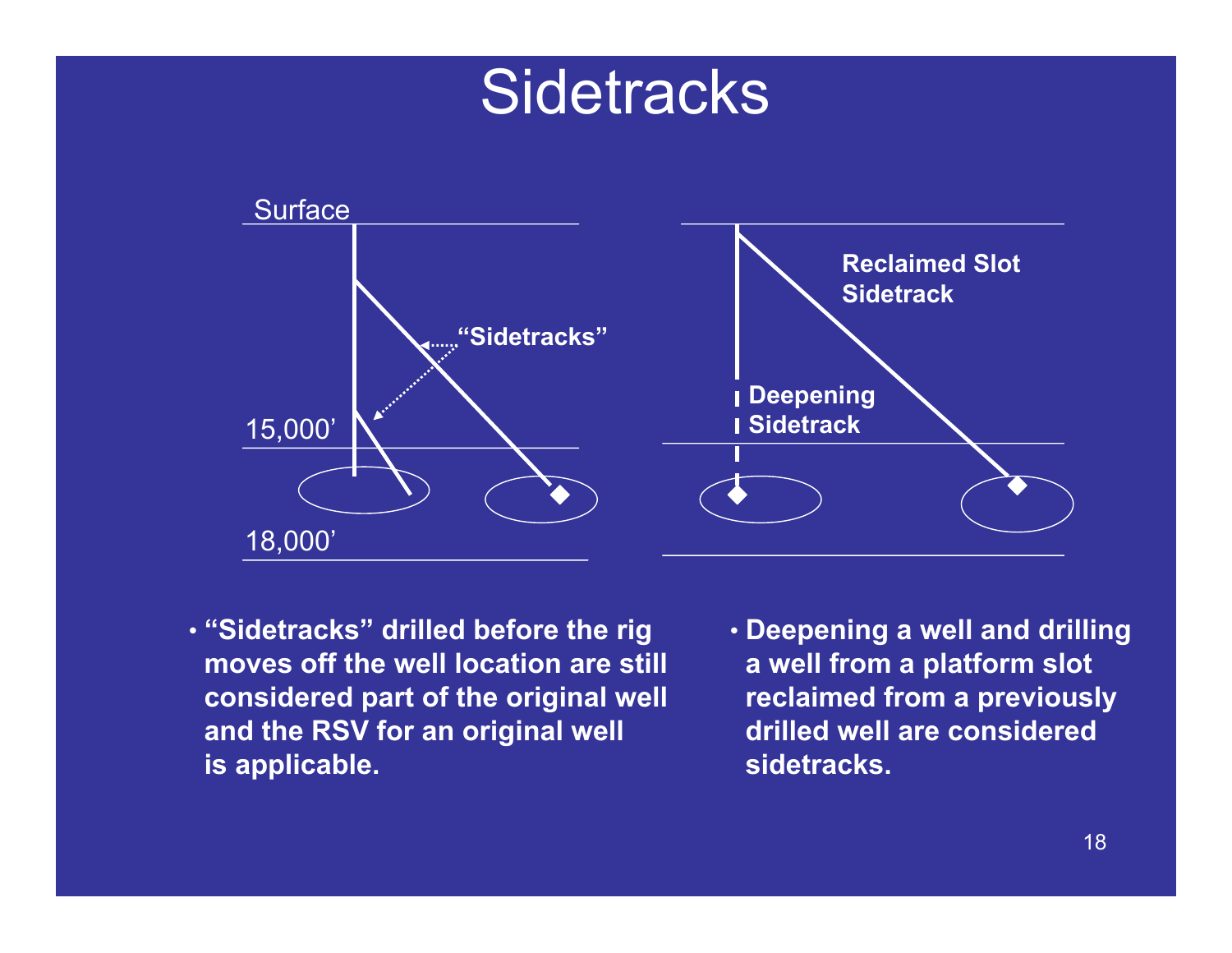Options considered by MMS for deep gas royalty relief in federal units prior to the proposed rule:

- $\bullet$  Unit-Based Approach
	- ¾ One RSV per unit
	- $\triangleright$  Entire unit ineligible
	- $\triangleright$  RSV allocated to unit leases
- $\bullet$  Lease-Based Approach
	- $\triangleright$  Each eligible unit lease can earn an RSV
	- $\triangleright$  Only individual leases are ineligible
	- $\triangleright$  RSV is not allocated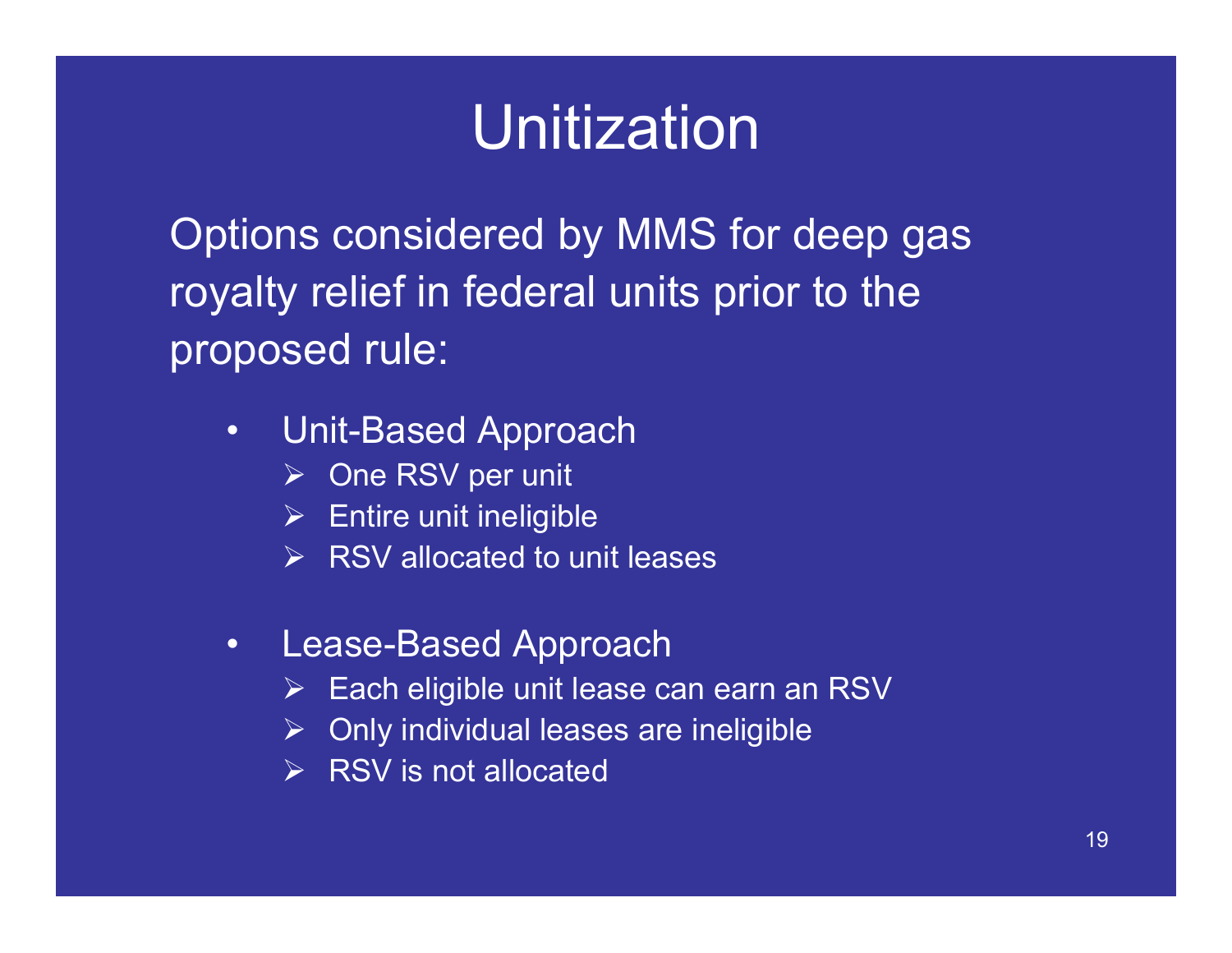- $\bullet$  Hybrid Approach
	- $\triangleright$ Each eligible lease can earn an RSV
	- $\blacktriangleright$ Only individual leases are ineligible
	- $\triangleright$  RSV allocated to unit leases
- $\Rightarrow$  In the proposed rule, MMS chose the lease based approach.
- $\Rightarrow$  Most industry comments recommend the hybrid approach.
	- − Not allocating RSV reduces value of relief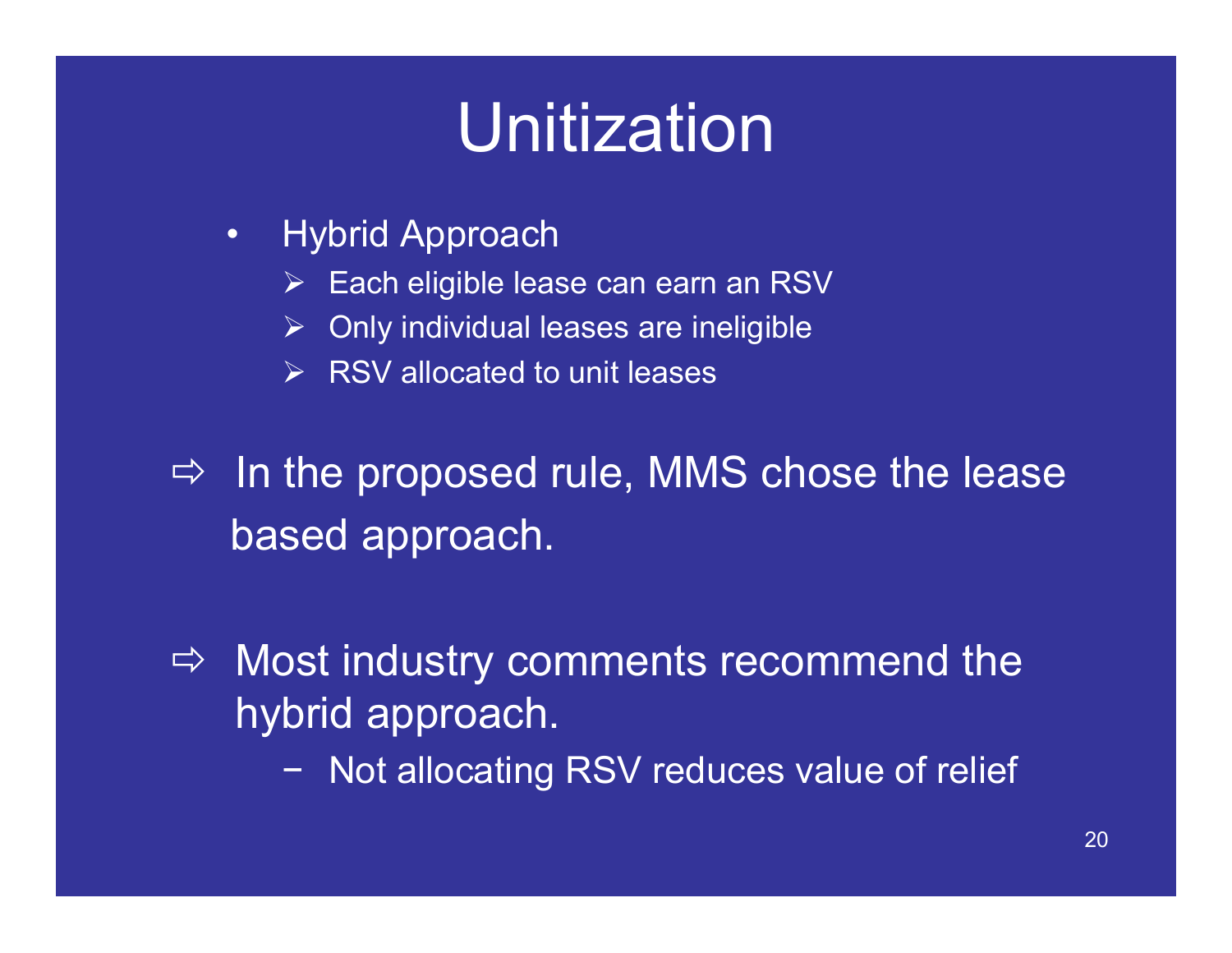

- $\bullet$  Lease B earns an RSV of 15 BCF and is allocated 50% of production from  $\mathsf{X}_1$
- Lease A has no royalty relief but is allocated 50% of production from  $\mathsf{X}_1$
- With no allocation of RSV,  $\mathsf{X}_\mathsf{1}$  will have to produce 30 BCF to receive the full royalty- free incentive of 15 BCF
- Unit Operating Agreement can be used to allocate the royalty relief benefits to the lessees of Leases A and B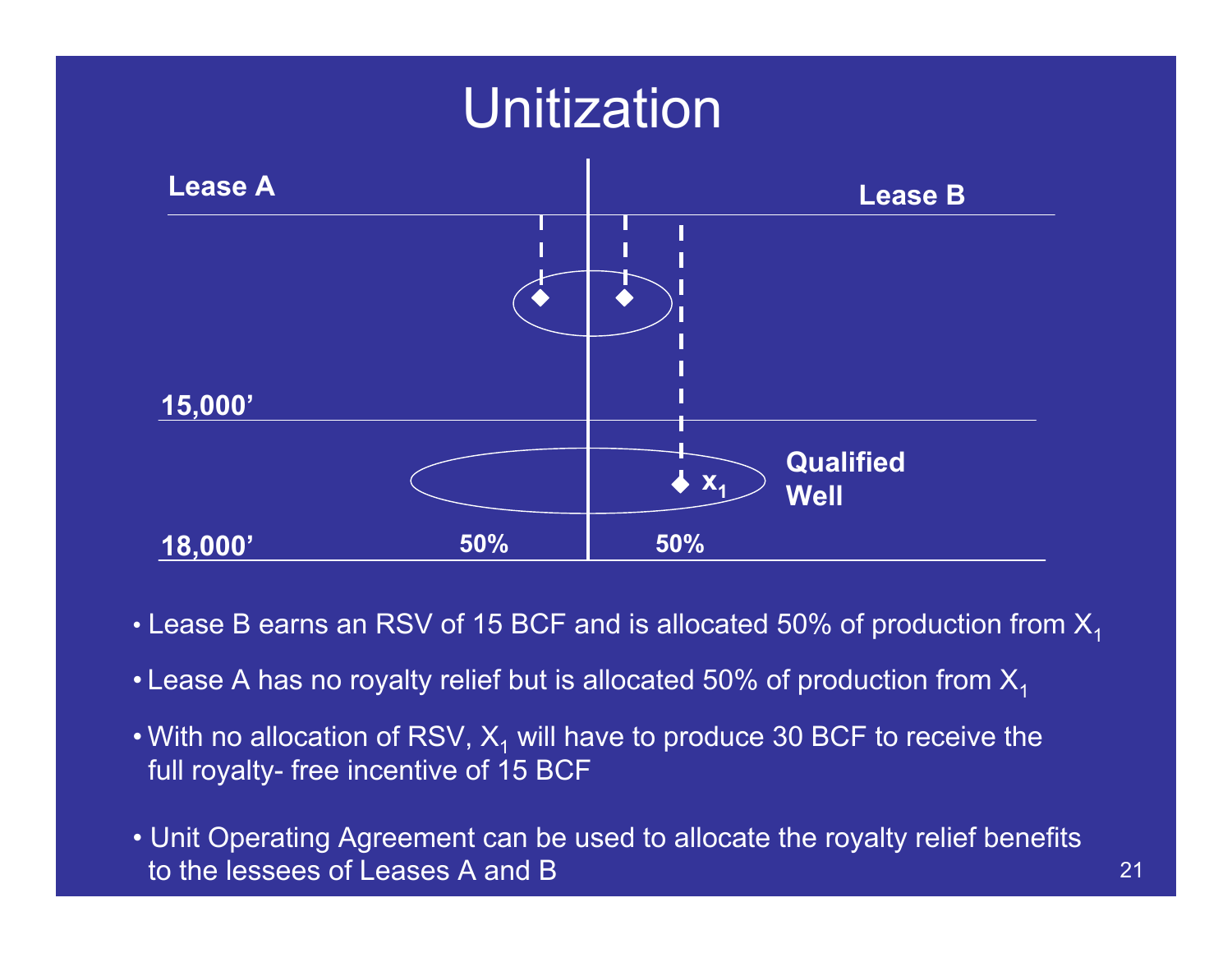- After much discussion and careful consideration, MMS decided to stay with the lease-based approach in the final rule.
- Primary Reason: Some unit leases are allocated production, but can not be allocated an RSV, e. g., state leases and ineligible federal leases.
	- ineligible federal leases include those in water depths deeper than 200 meters or with deep production from wells drilled prior to March 26, 2003
	- approximately 50% of existing shallow water units have either state leases or federal leases that are ineligible for relief at one or both depth intervals
	- other units may contain leases issued after January 1, 2001, which have no provision in the lease instrument requiring lessees to share their deep gas RSV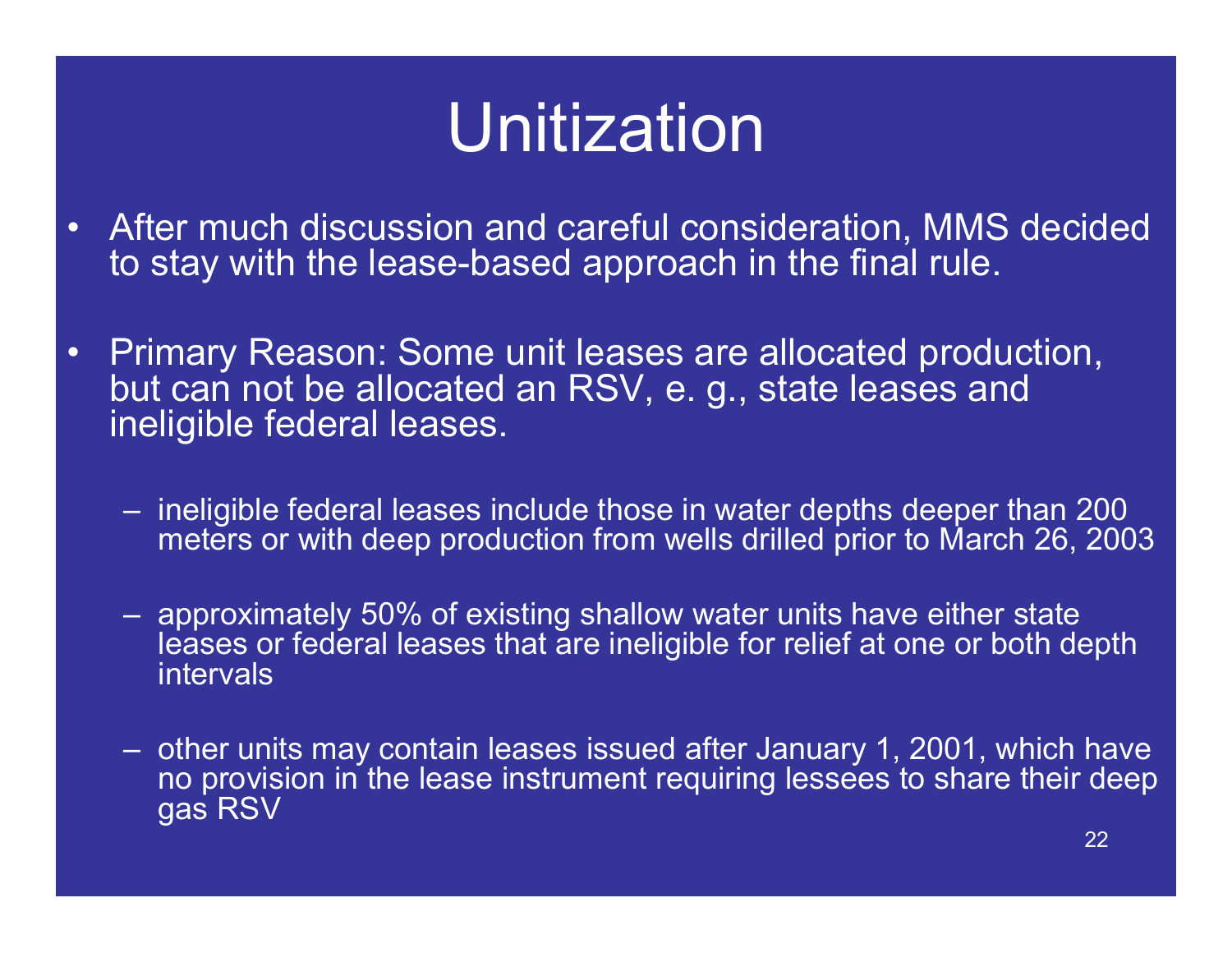

- According to industry comments, lease-based approach promotes drilling of unnecessary wells, if  $\mathsf{X}_1$  alone can efficiently drain the reservoir.
- $\bullet$  Comments also suggested that RSV's should be allowed for Leases B,C, and D without the drilling of a deep well, if MMS concurs that X<sub>1</sub> alone can<br>efficiently drain the reservoir.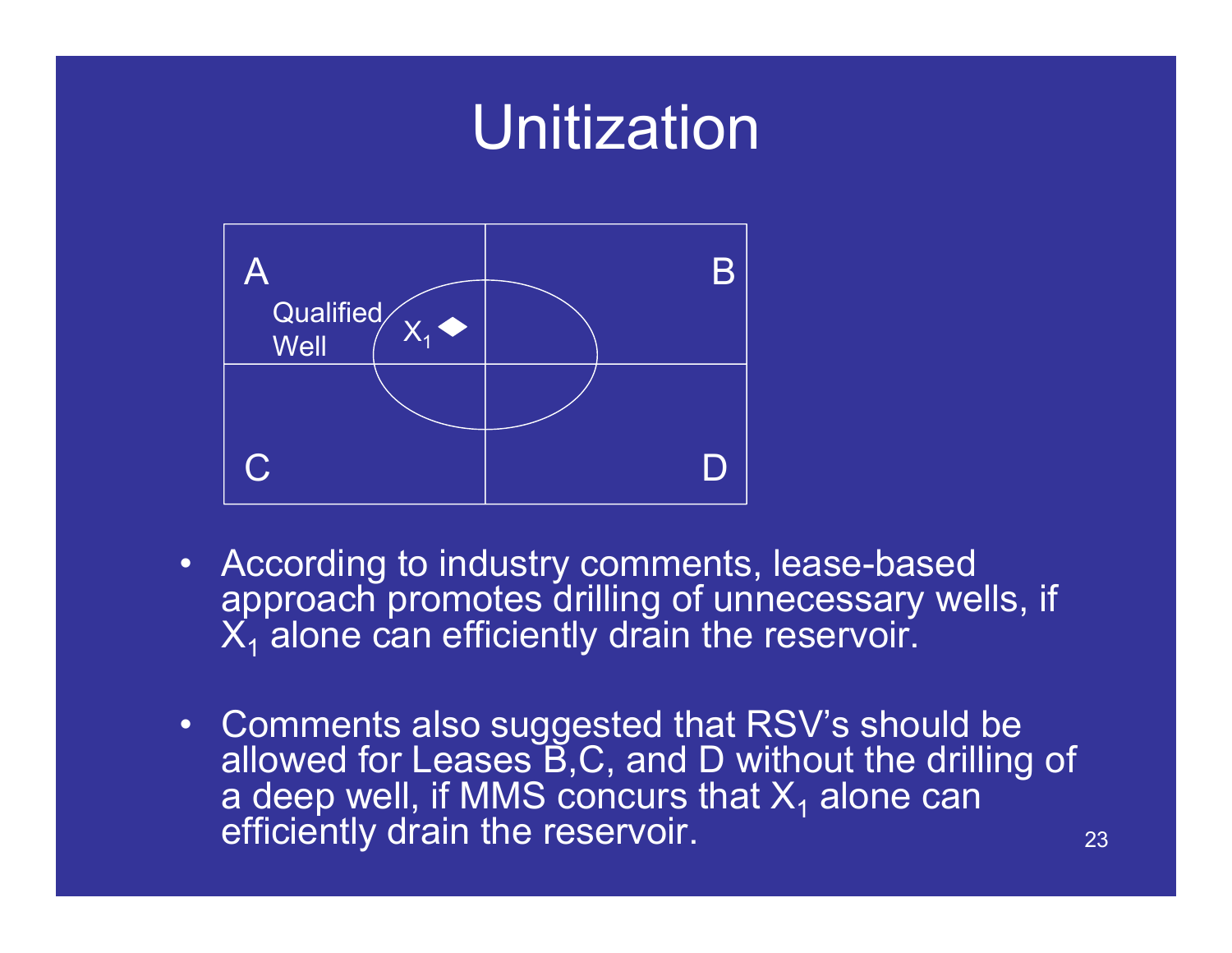

#### **MMS Response**

- •Intent of the rule is to provide one RSV to drill a deep well.
- •UOA can be used to allocate royalty relief benefits earned by  $X_1$ .
- $\bullet$ Based on the suggestion in some comments, this unit would receive four RSV's (60 or 100 BCF) for drilling one well, which is far more relief than the program intended.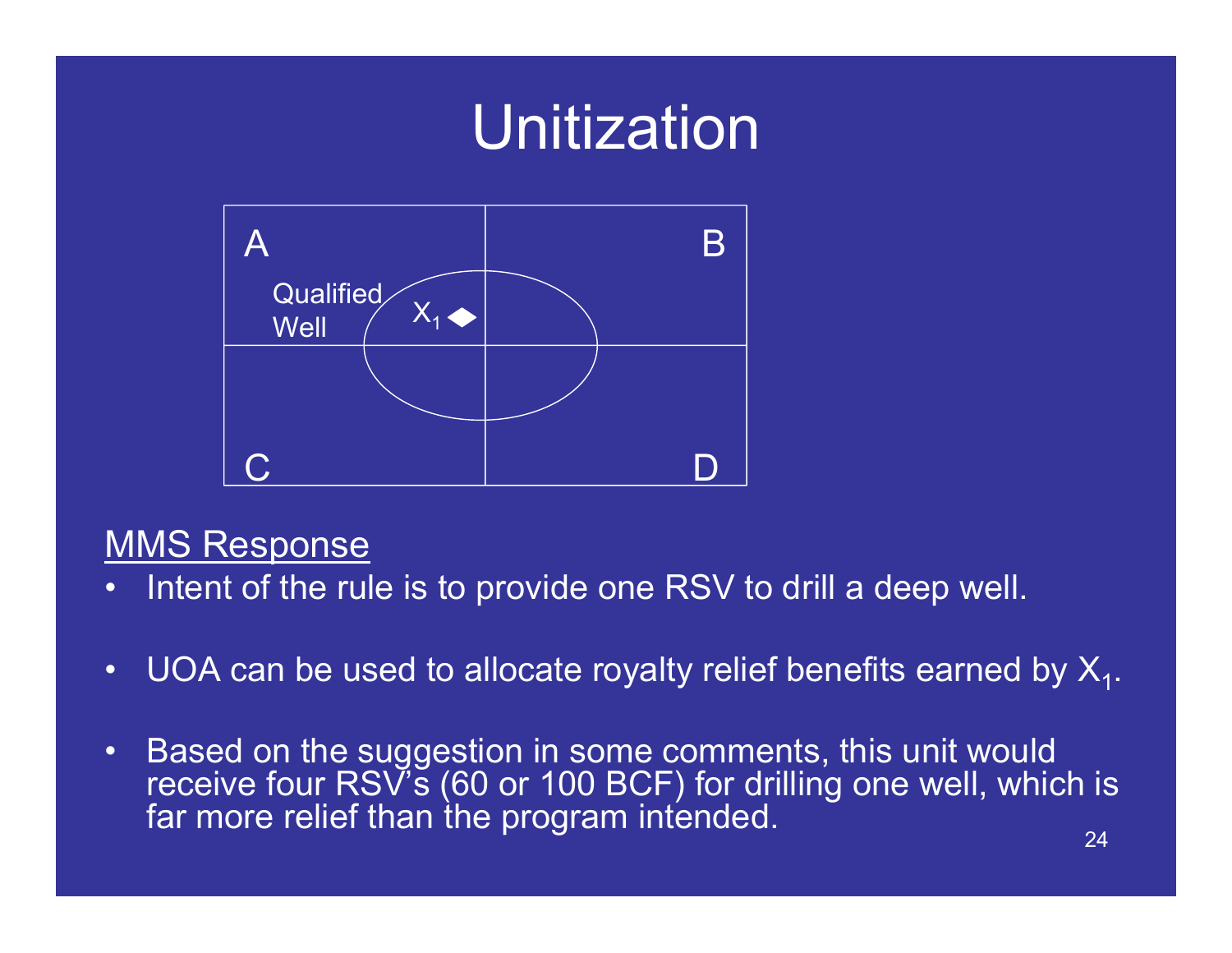## Price Threshold

- Gas price threshold in proposed rule is \$5.00/MMBTU for the year 2000.
- • Industry comments suggested eliminating or modifying the threshold.
- $\bullet$  MMS conducted in-depth study of price threshold issue
	- Incremental production
	- −- Net effect on royalties
	- Price volatility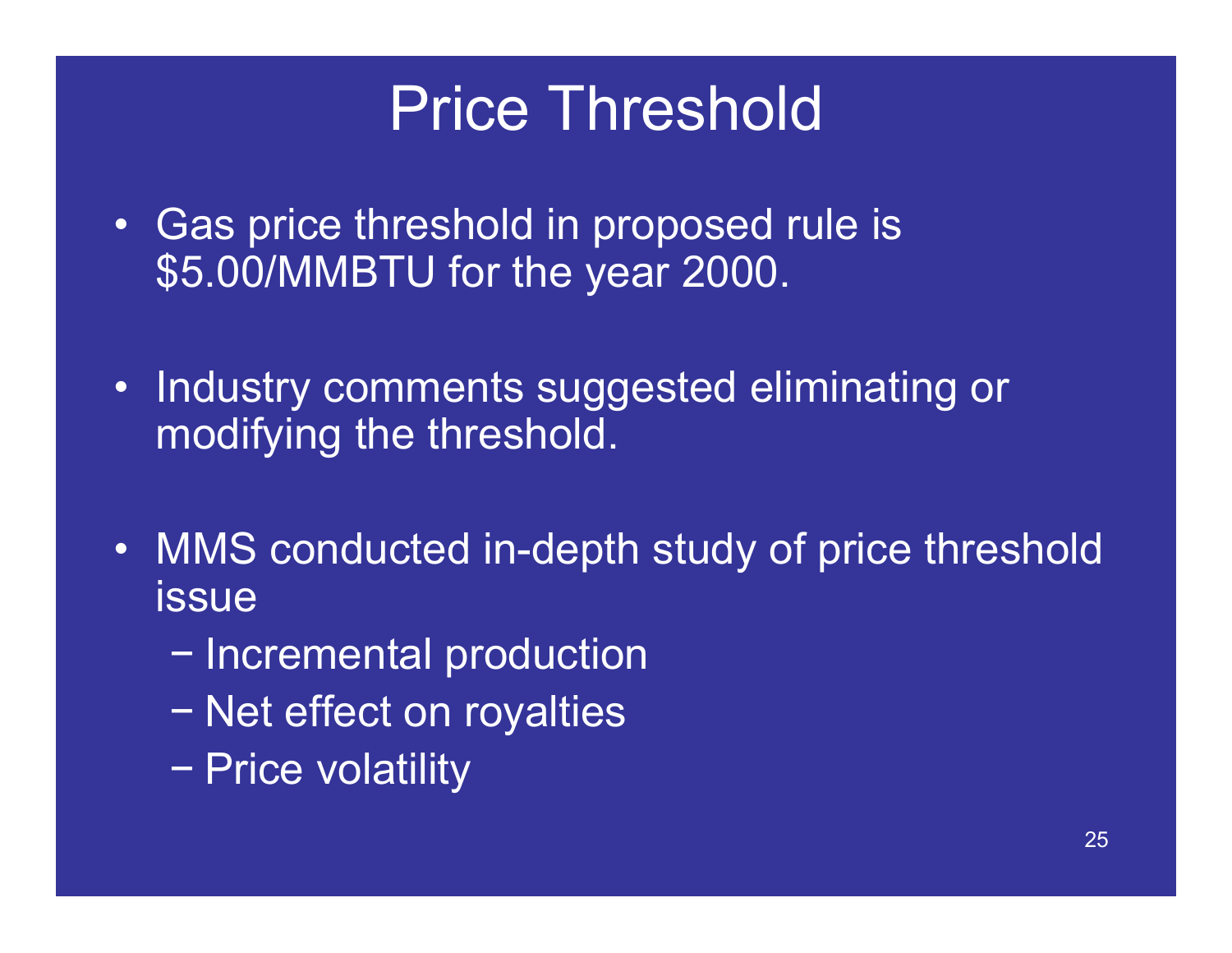### Price Threshold

### **Conclusion**

- Revised price threshold would provide a more valuable incentive
- Gas price threshold in final rule is \$9.34/MMBTUfor the year 2004
- Should alleviate much of the uncertainty about the availability of deep gas royalty relief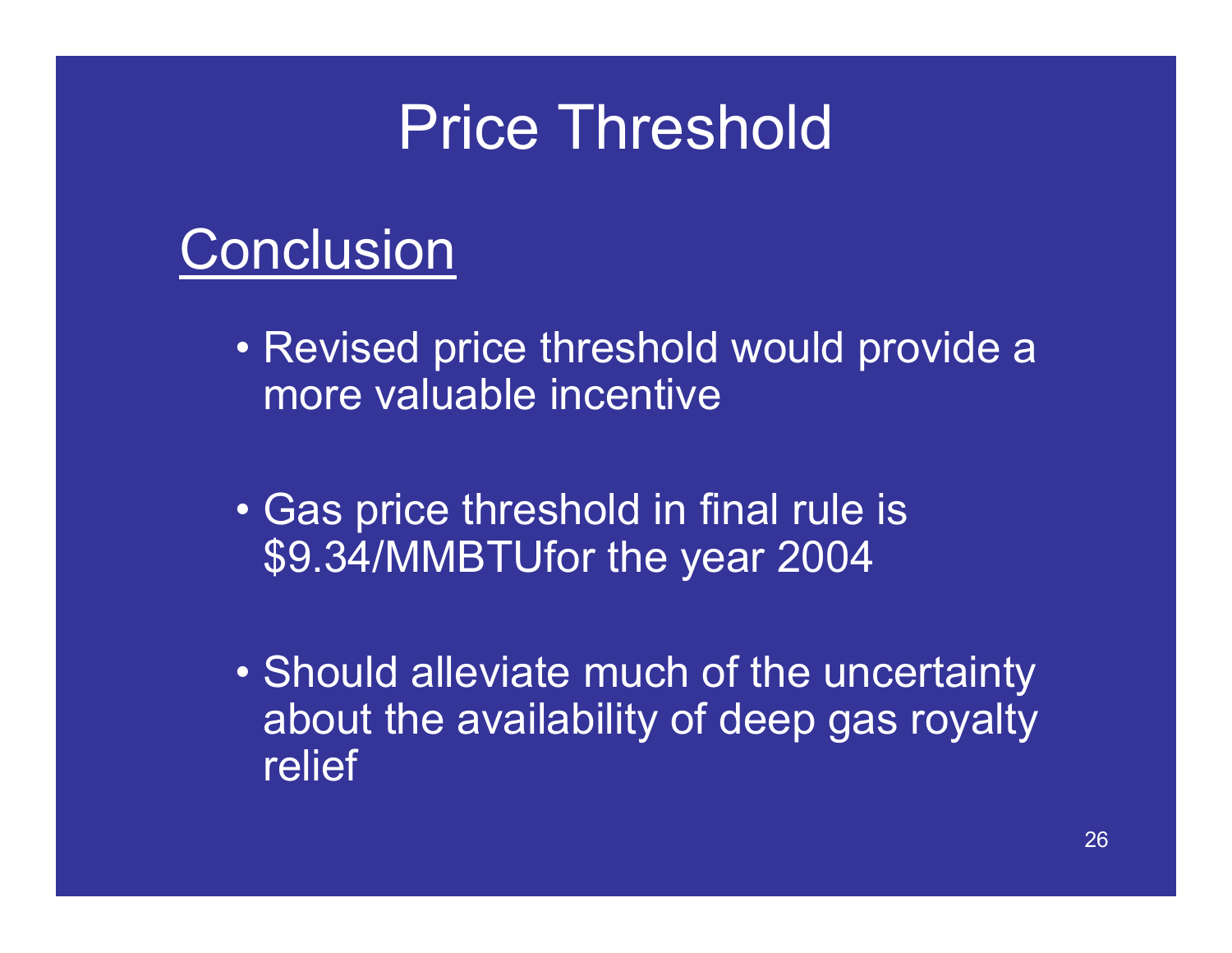## Ultra Deep Drilling Category

- Industry supports larger RSV (35 to 45 BCF) for ultra deep production below 20,000 feet.
- • MMS lacks sufficient data to conduct an economic analysis.
- Adding ultra deep category would have delayed the regulatory process including publication of final rule.
- $\bullet$ If Congress passes energy legislation that includes additional relief for ultra deep drilling, MMS will issue a regulation consistent with Congressional legislation.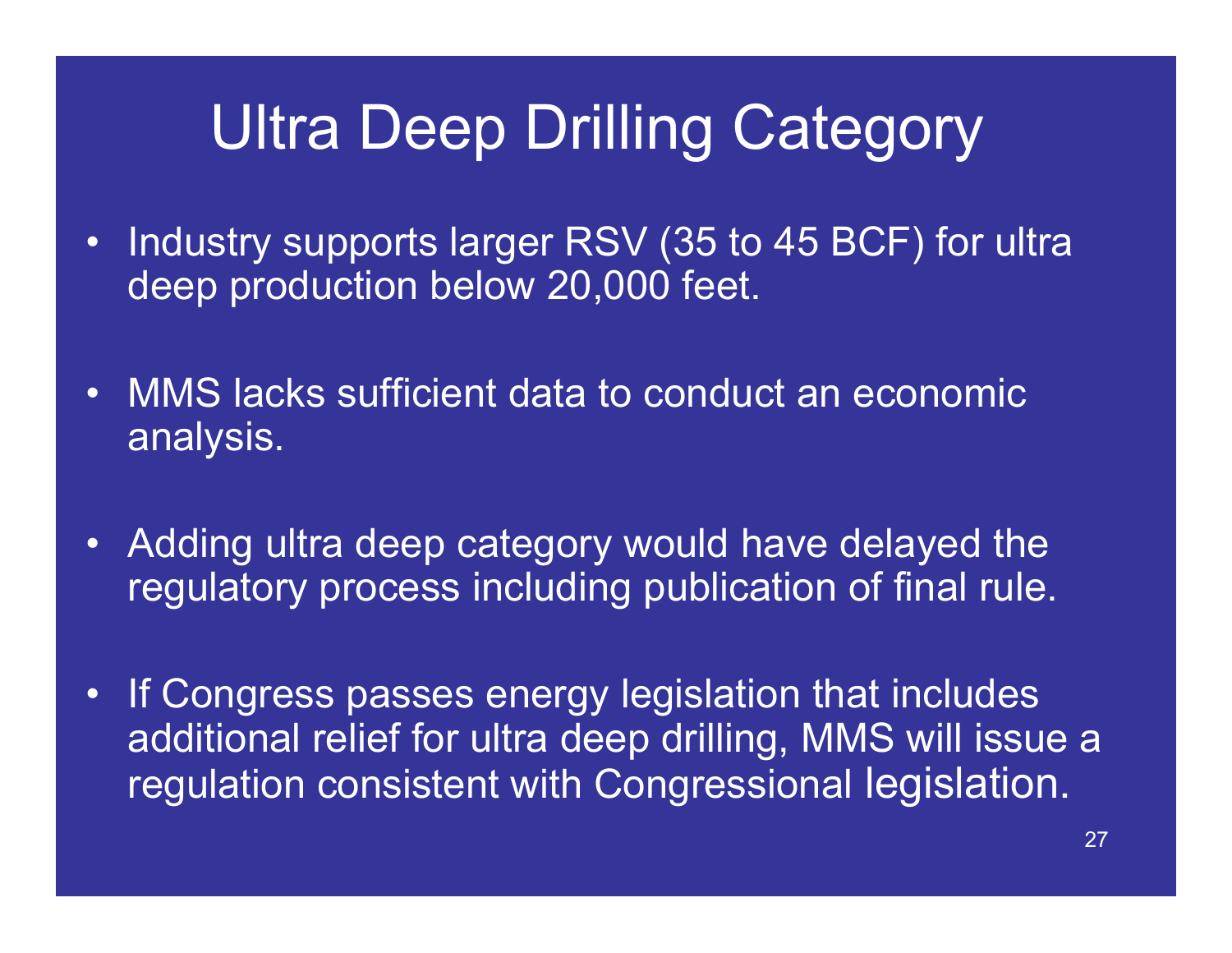### **Lease Eligibility**

- − In existence on January 1, 2001, or exercised an option to replace the deep gas royalty relief in the lease terms with the deep gas provisions in the final rule.
- − Located in the Gulf of Mexico wholly west of 87 degrees, 30 minutes west longitude in water depths less than 200 meters.
- − Has not produced from a well with a perforated interval the top of which is 18,000 feet TVD SS before March 26, 2003.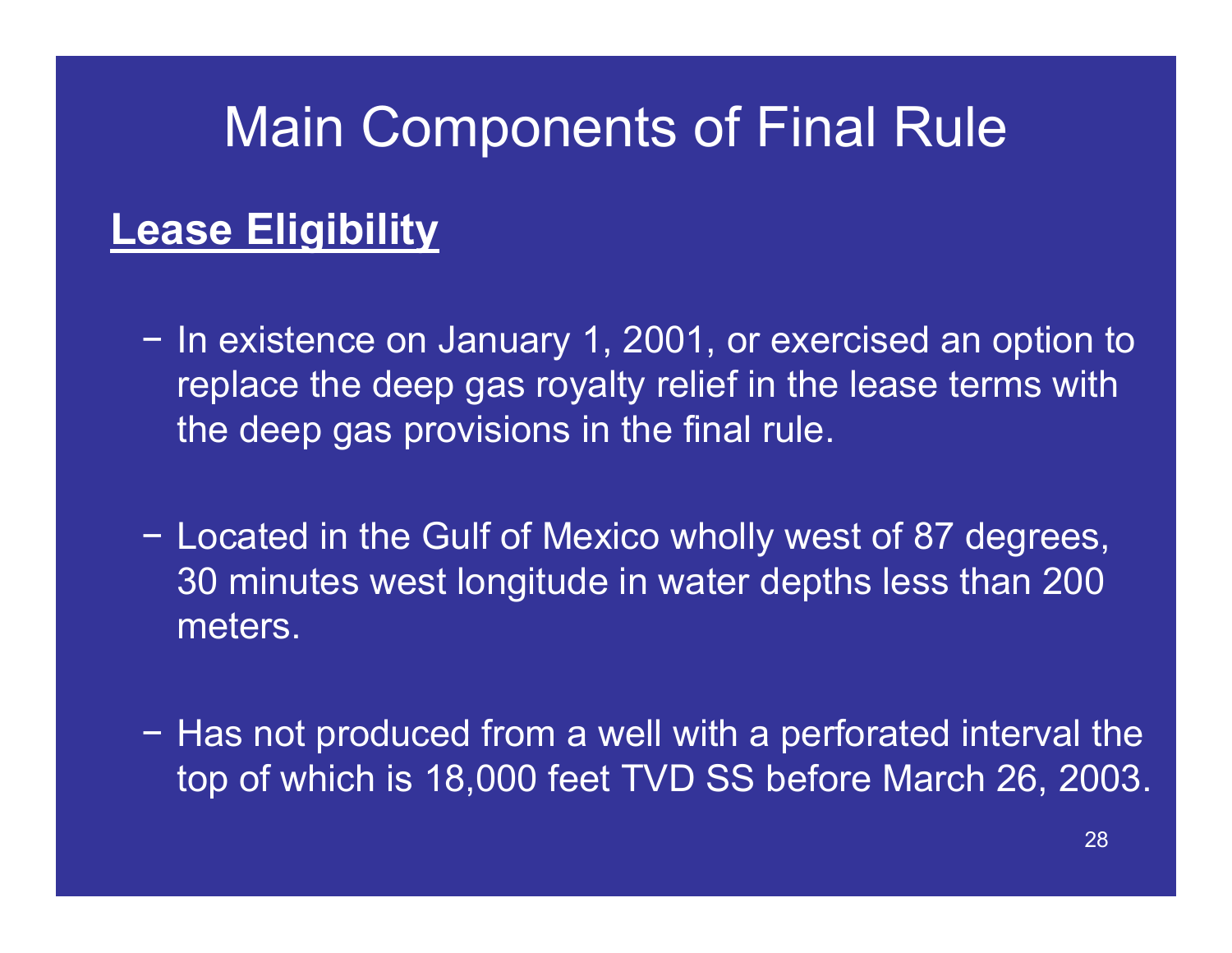### Types of Royalty Relief

 $\bullet$ Royalty Suspension Volume (RSV)

 $\bullet$ Royalty Suspension Supplement (RSS)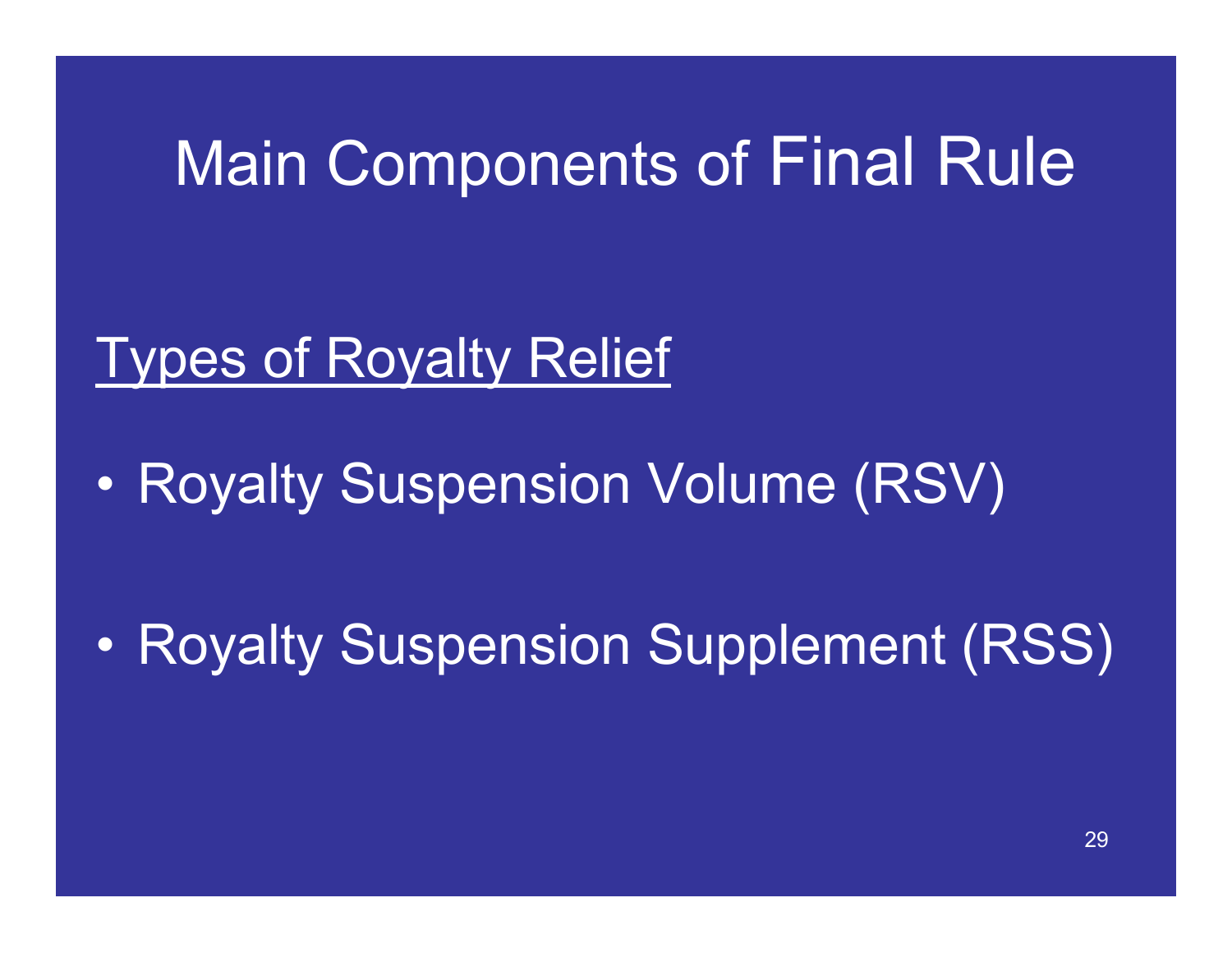### **Royalty Suspension Volume**

− Lease has not produced from a deep well (15,000' TVD SS or deeper) that commenced drilling prior to March 26, 2003.

| If the lease has a qualified well that is                        | Then the lease earns a royalty suspension<br>volume on this amount of gas production                                |
|------------------------------------------------------------------|---------------------------------------------------------------------------------------------------------------------|
| An original well from 15,000 to less than<br>18,000 feet TVD SS. | <b>15 BCF</b>                                                                                                       |
| A sidetrack from 15,000 to less than 18,000<br>feet TVD SS.      | 4 BCF plus 600 MCF times sidetrack<br>measured depth (rounded to the nearest 100)<br>feet) but no more than 15 BCF. |
| An original well 18,000 feet TVD SS or<br>deeper.                | <b>25 BCF</b>                                                                                                       |
| A sidetrack 18,000 feet TVD SS or deeper.                        | 4 BCF plus 600 MCF times sidetrack<br>measured depth (rounded to the nearest 100)<br>feet) but no more than 25 BCF. |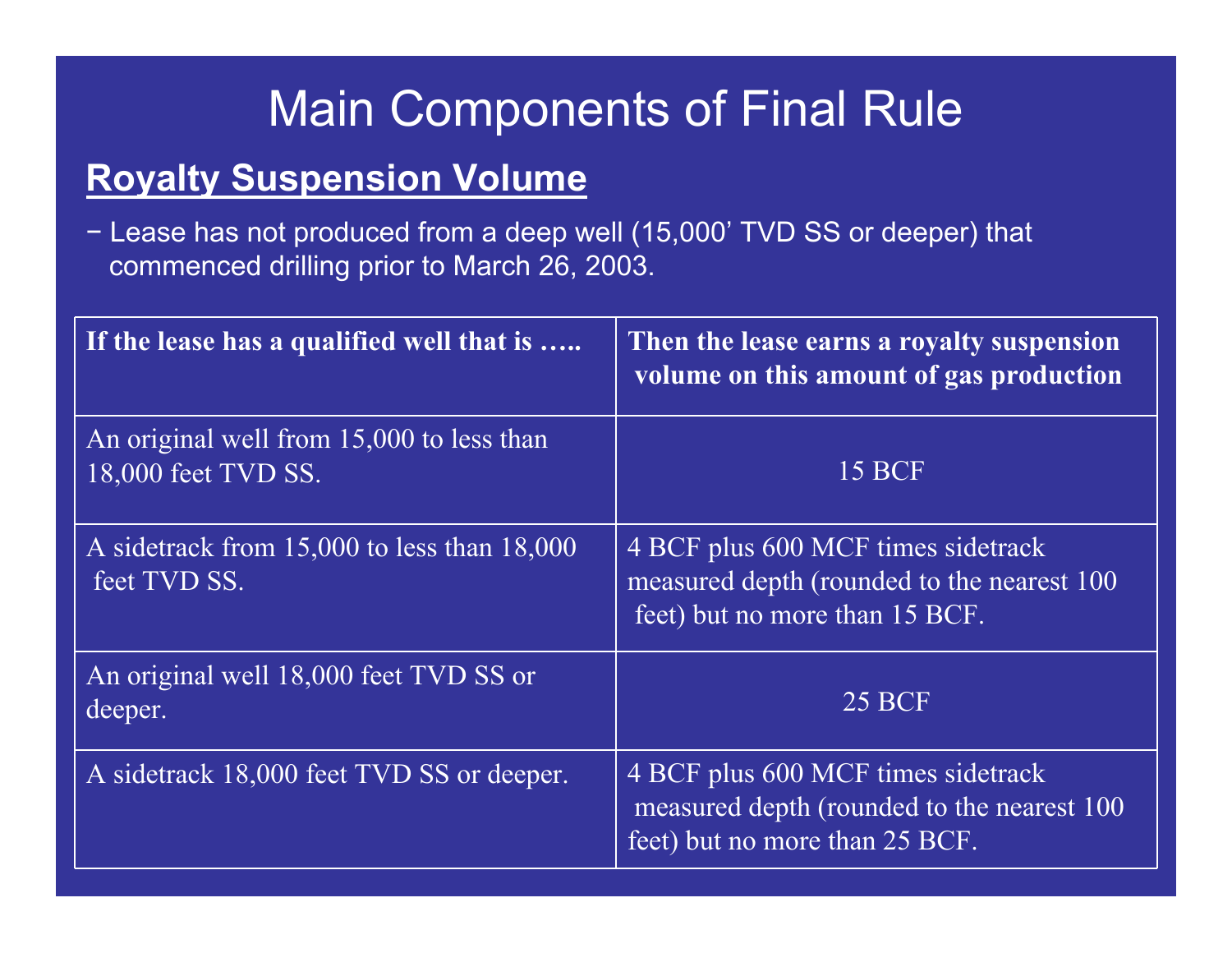#### **Royalty Suspension Volume**

Lease has produced 15,000' to less than 18,000' TVD SS (regardless if production was before or after March 26, 2003) and the lease subsequently has a qualified well

| If the subsequent qualified well is                                             | Then you earn a royalty suspension volume<br>on this amount of gas production.                                    |
|---------------------------------------------------------------------------------|-------------------------------------------------------------------------------------------------------------------|
| An original well or a sidetrack from<br>15,000 to less than 18,000 feet TVD SS. | 0 BCF                                                                                                             |
| An original well 18,000 feet TVD SS or<br>deeper.                               | <b>10 BCF</b>                                                                                                     |
| A sidetrack 18,000 feet TVD SS or deeper.                                       | 4 BCF plus 600 MCF times sidetrack measured<br>depth (rounded to the nearest 100 feet) but no<br>more than 10 BCF |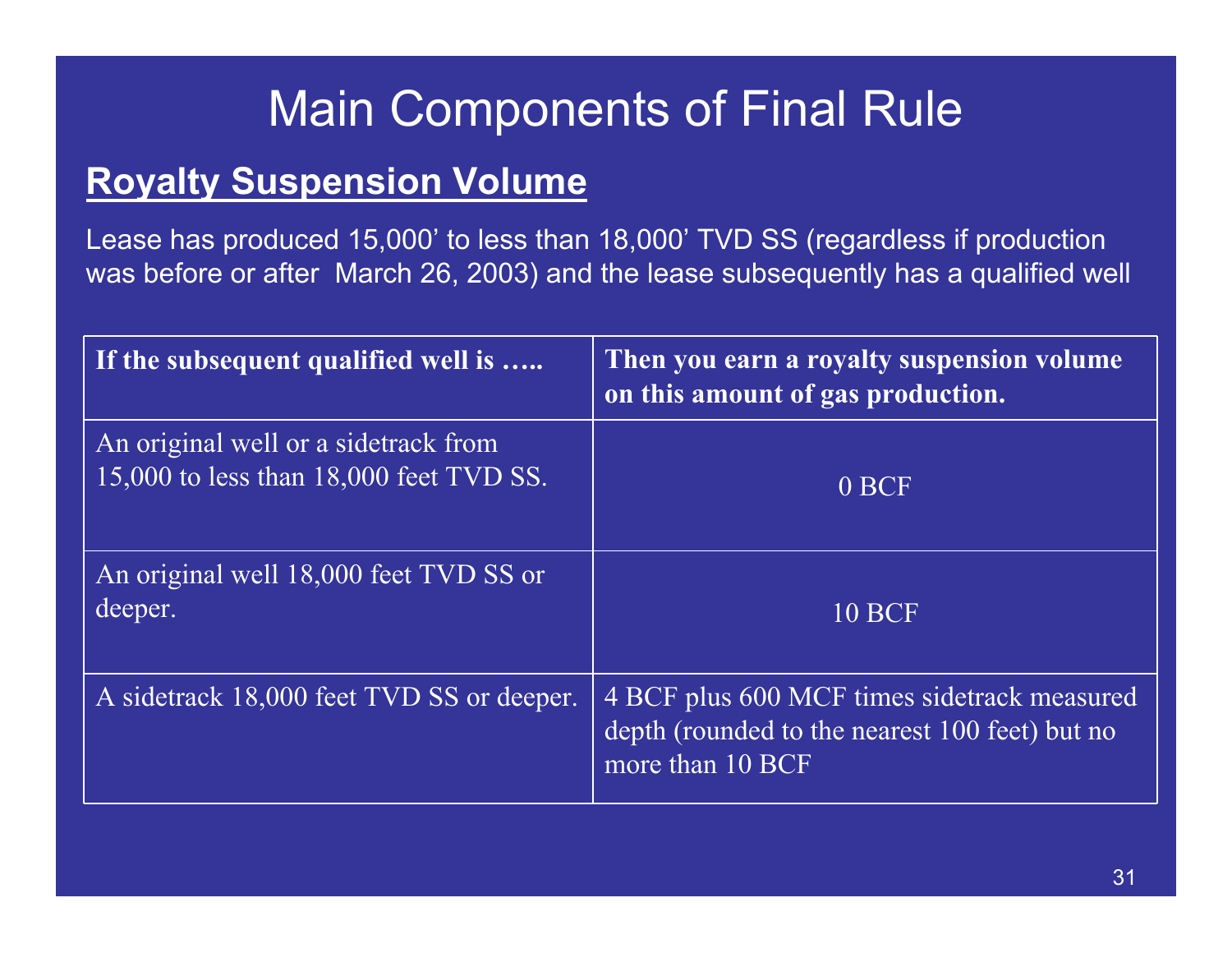### **Royalty Suspension Volume**

- RSV will be monitored using Oil and Gas Operations Report, part A (OGOR-A)
	- − Production volumes reported by well − Slightly reduces royalty relief
- • Gas Measurement Requirements
	- − Semimonthly testing of all producing wells
	- − Monthly calibration of each test separator gas meter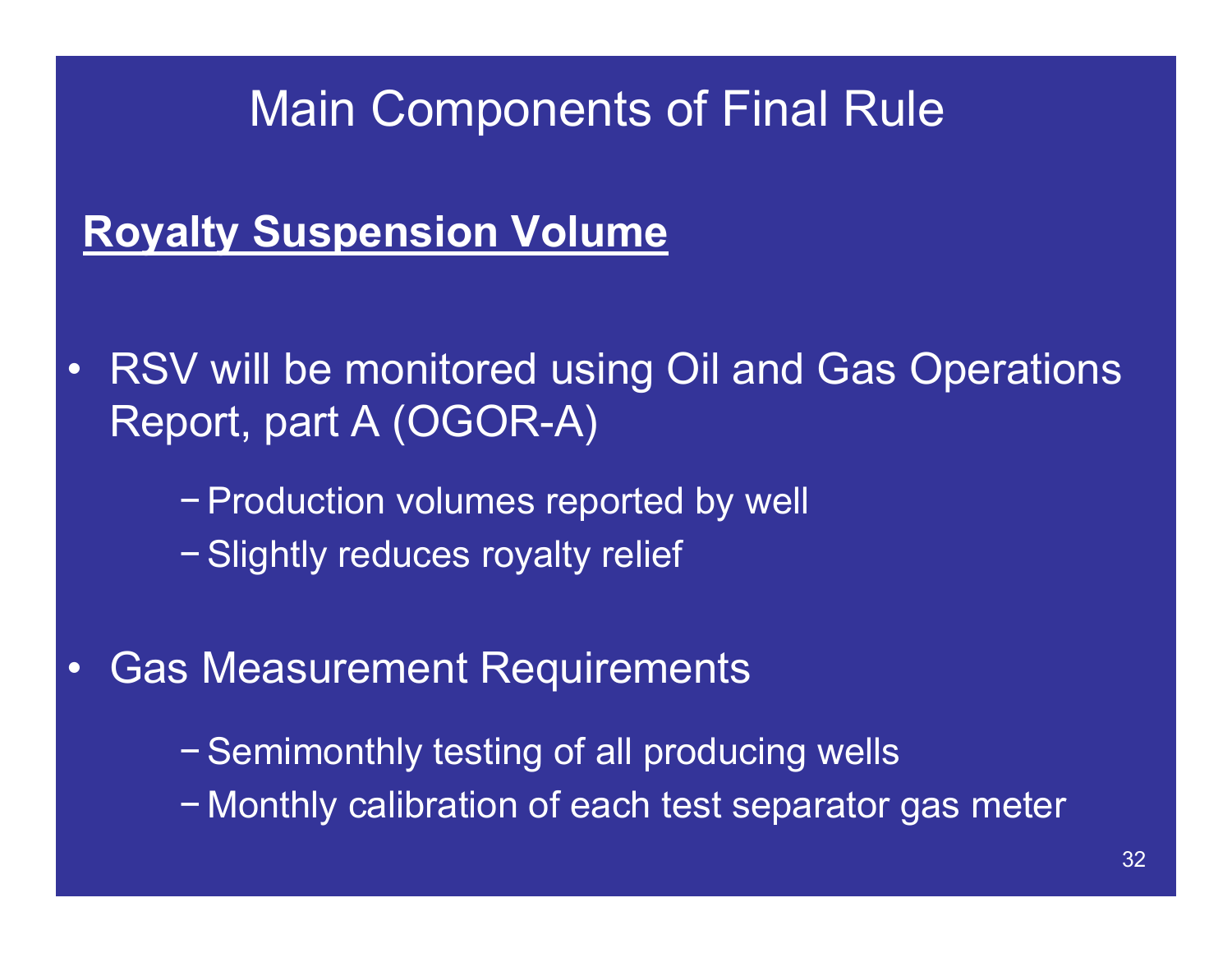### **Royalty Suspension Volume**

### MMS Notifications (Letter to Regional Supervisor)

- Intent to drill deep well
- Commencement of production

#### **Intent to drill well**

¾Lease Number¾Area/Block $\triangleright$  Anticipated spud date **≻Target Depth** 

#### **Commencement of production**

¾Within 30 days ¾Lease Number, Area/Block ¾Well Number ¾Perforated Interval ¾Reservoir Name ¾Date Production Commenced¾Request confirmation of size of RSV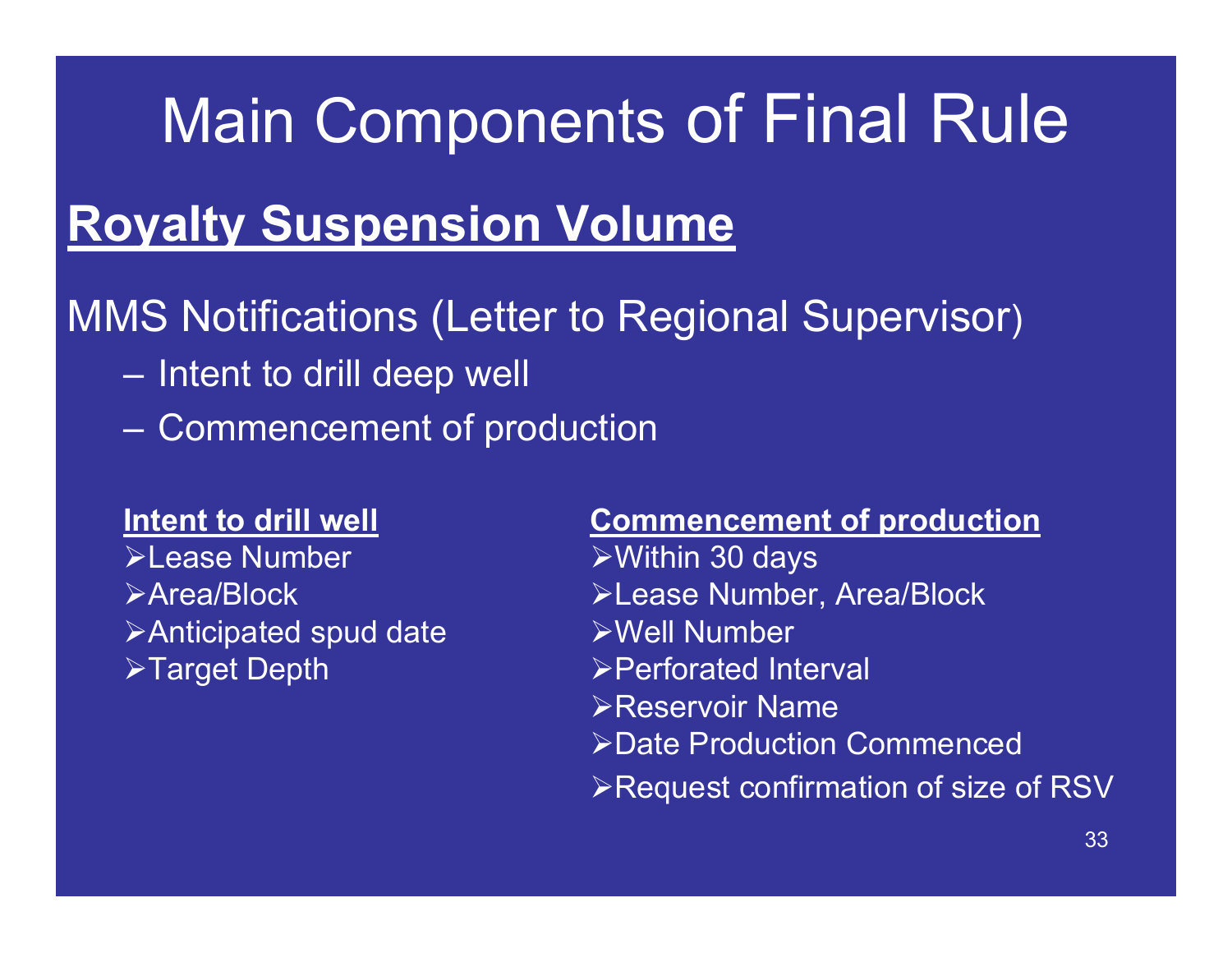### **Royalty Suspension Supplement**

− With the drilling of a certified unsuccessful well, a lease earns:

| If the certified unsuccessful well<br>$is \dots$                                                                                                                                             | Then the lease earns a royalty suspension<br>supplement on this volume of oil and gas<br>production.                    |
|----------------------------------------------------------------------------------------------------------------------------------------------------------------------------------------------|-------------------------------------------------------------------------------------------------------------------------|
| An original well and the lease has not<br>produced gas or oil from a deep well.                                                                                                              | 5 BCFE                                                                                                                  |
| A sidetrack (with a sidetrack measured<br>depth of at least 10,000 feet) and the lease<br>has not produced gas or oil from a deep<br>well.                                                   | 0.8 BCFE plus 120 MCFE times sidetrack<br>measured depth (rounded to the nearest 100)<br>feet) but no more than 5 BCFE. |
| An original well or a sidetrack (with a<br>sidetrack measured depth of at least 10,000<br>feet) and the lease has produced gas or oil<br>from $15,000$ to less than $18,000$ feet TVD<br>SS. | 2 BCFE                                                                                                                  |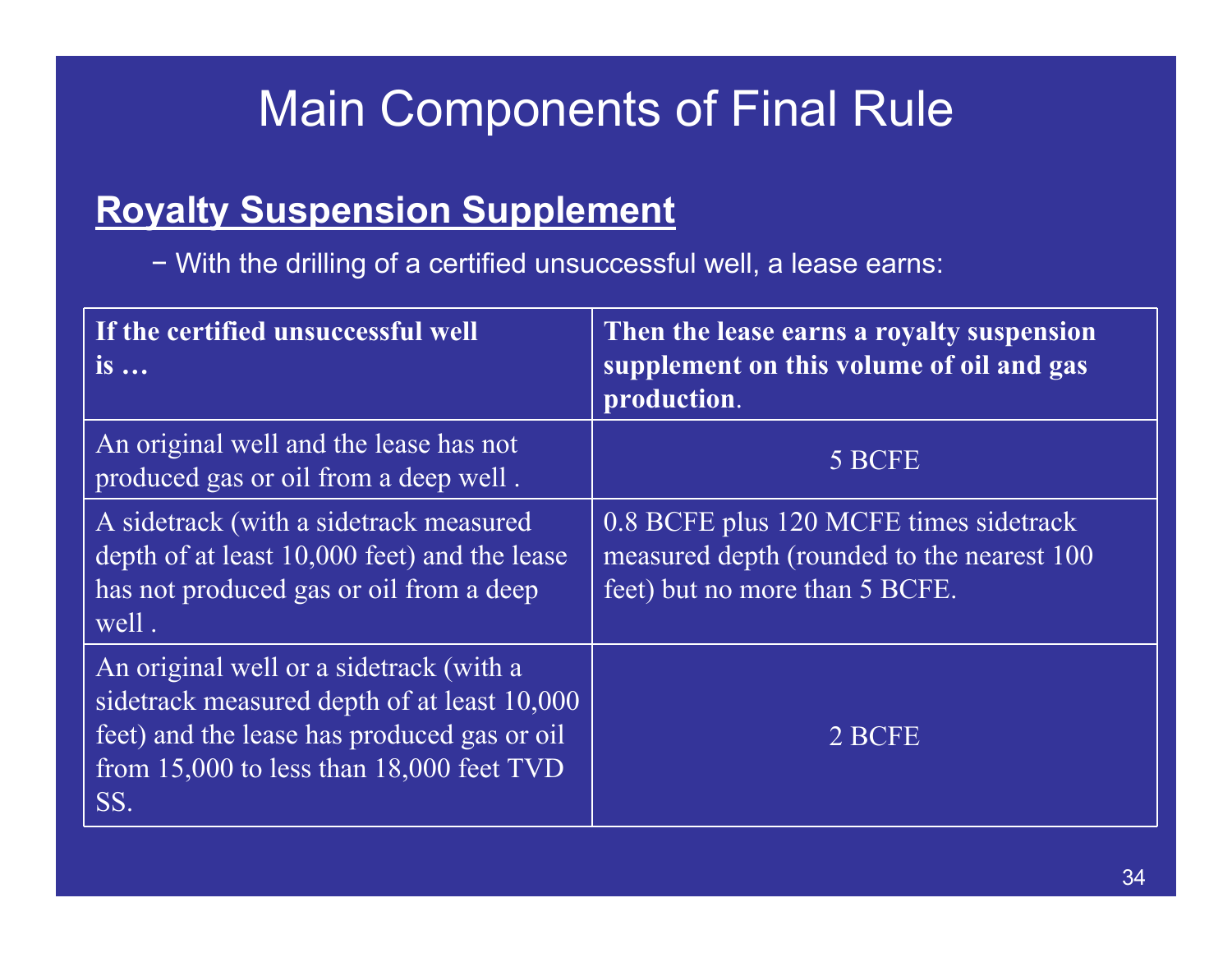### **Royalty Suspension Supplement**

- − Applicable to oil and gas volumes produced from or allocated to the lease, regardless of depth, as reported on OGOR-A (5.62MCF=1BO).
- − Lease is eligible for two royalty suspension supplements, but only one per wellbore.
- − Maximum Relief

| 2 RSS | 10 BCF        |
|-------|---------------|
| 1 RSV | 25 BCF        |
| Total | <b>35 BCF</b> |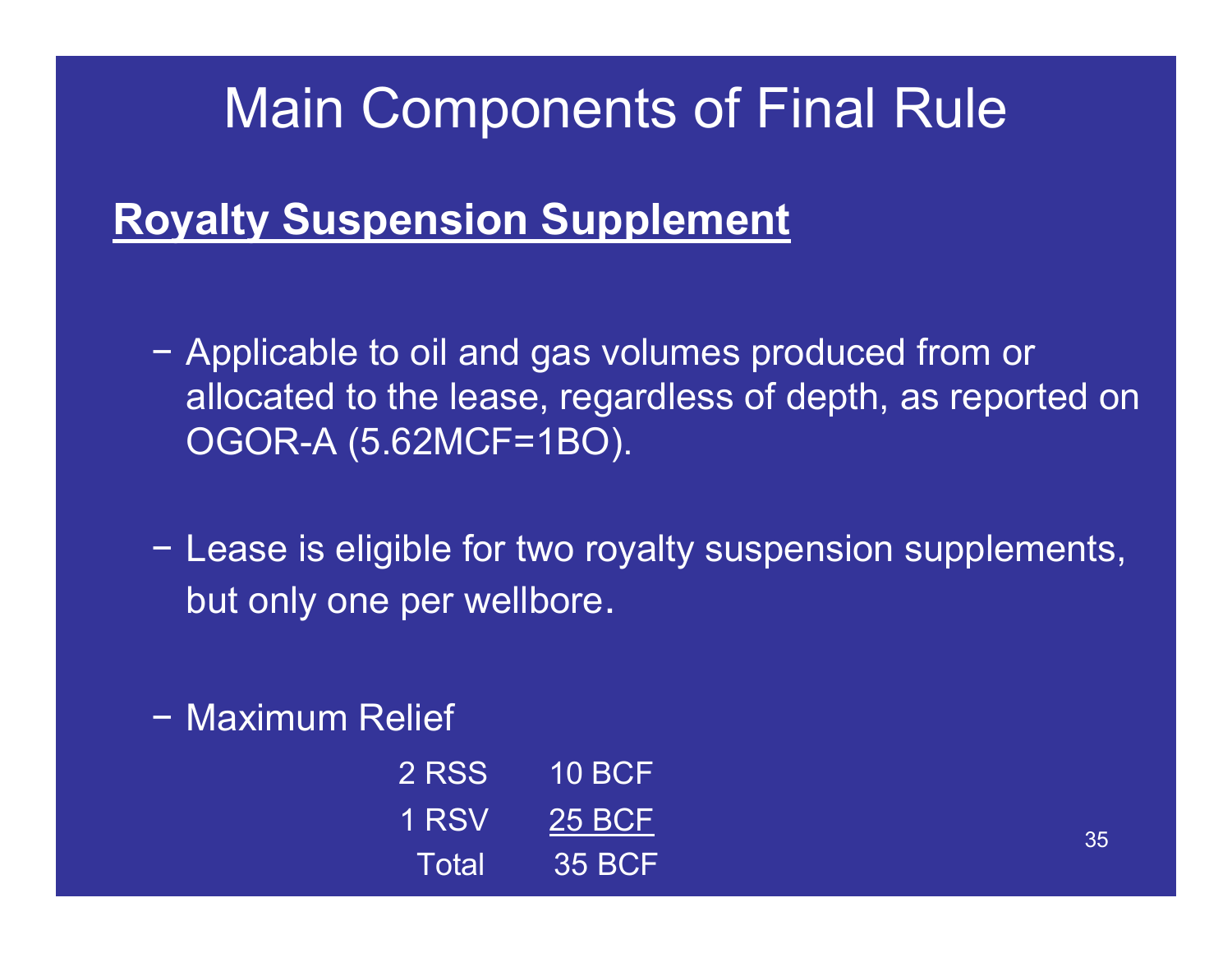### **Royalty Suspension Supplement**

Letter to Regional Supervisor for Production and Development

Within 60 days after reaching total depth

 Well log data, if well does not meet the producibility requirements of 30 CFR Subpart A

36 Well log, well test, seismic, and economic data, if well does meet the above producibility requirements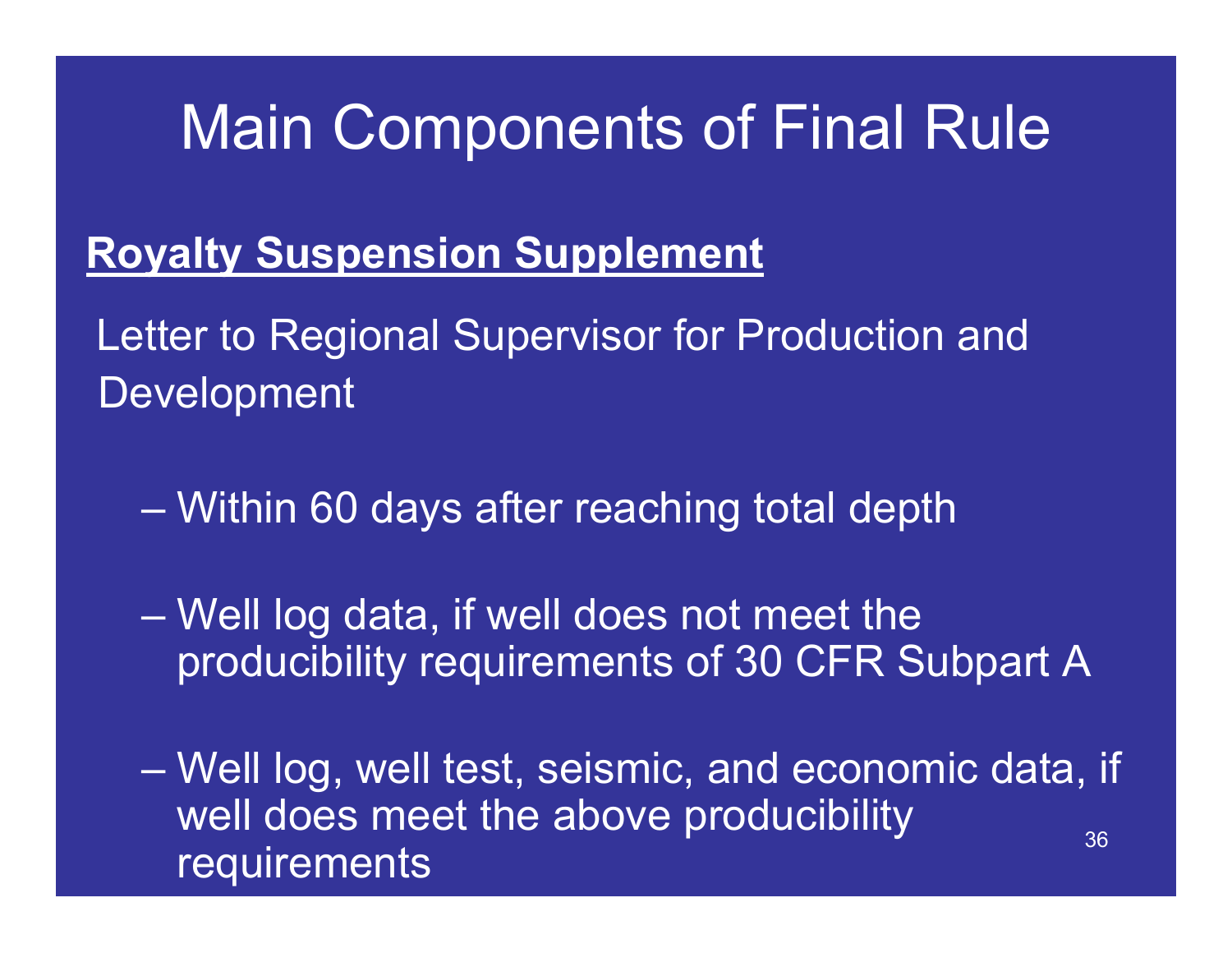### **Royalty Suspension Supplement**

Well meets producibility requirements but not commercially producible

**G&G Data** ¾Digital well logs showing target ¾Structure and amplitude map ¾Reserve estimate¾Seismic volume used for evaluation ¾Well test data

#### **Economic Data**

¾Point estimate (production profile, costs, etc.) ¾Prospective costs only ¾No P&A costs for well **≻Before tax analysis** ¾Oil and gas prices published by MMS  $\triangleright$  <15% ROR is uneconomic ¾Assume royalty suspension volume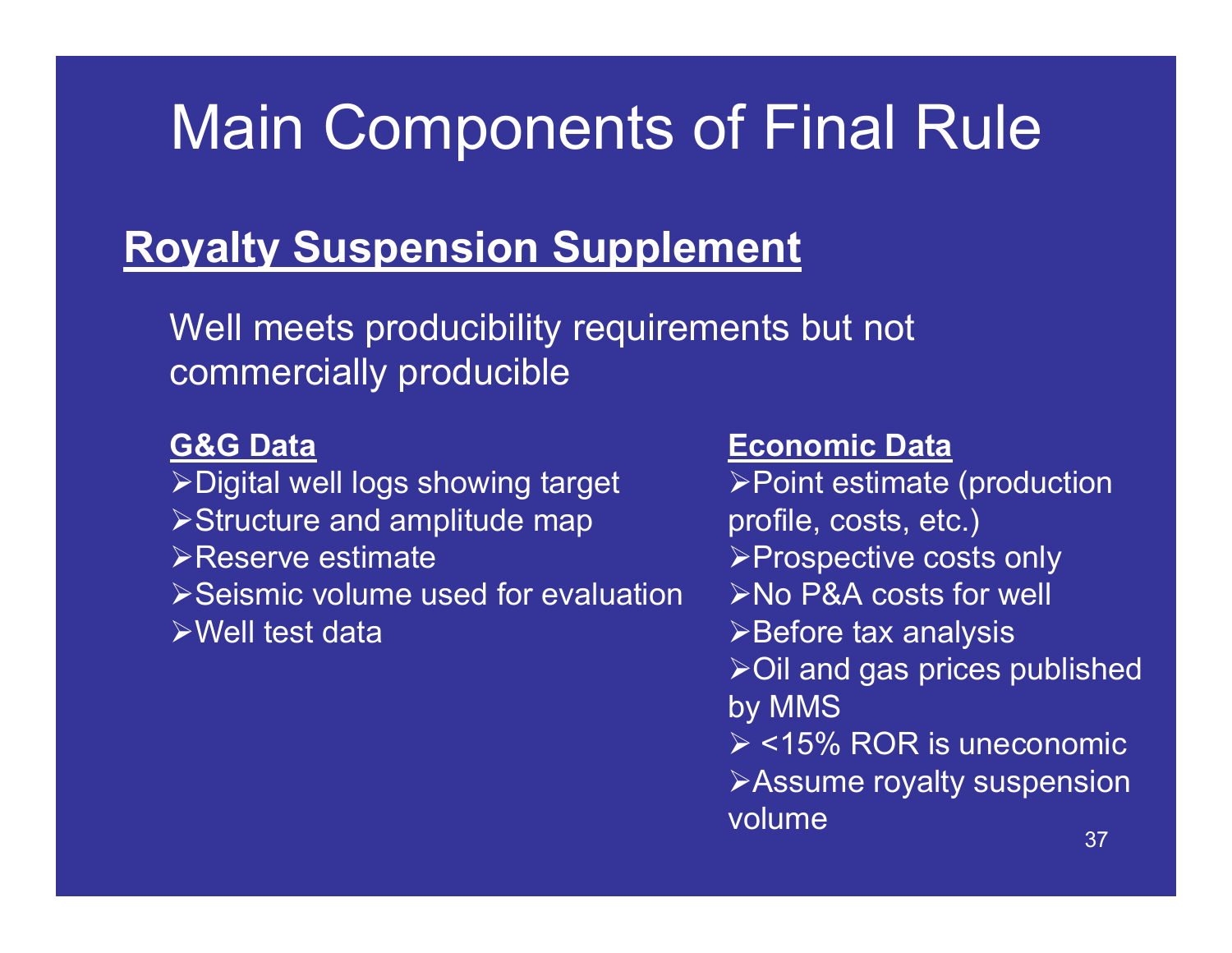### **Price Threshold**

- Gas price threshold is \$9.34/MMBTU adjusted annually for inflation from year 2004.
- Royalties are due in a calendar year when NYMEX average price exceeds gas price threshold.
- Royalties plus interest are due within 90 days after end of the year.
- Production volumes count as part of the royalty suspension volume and royalty suspension supplement.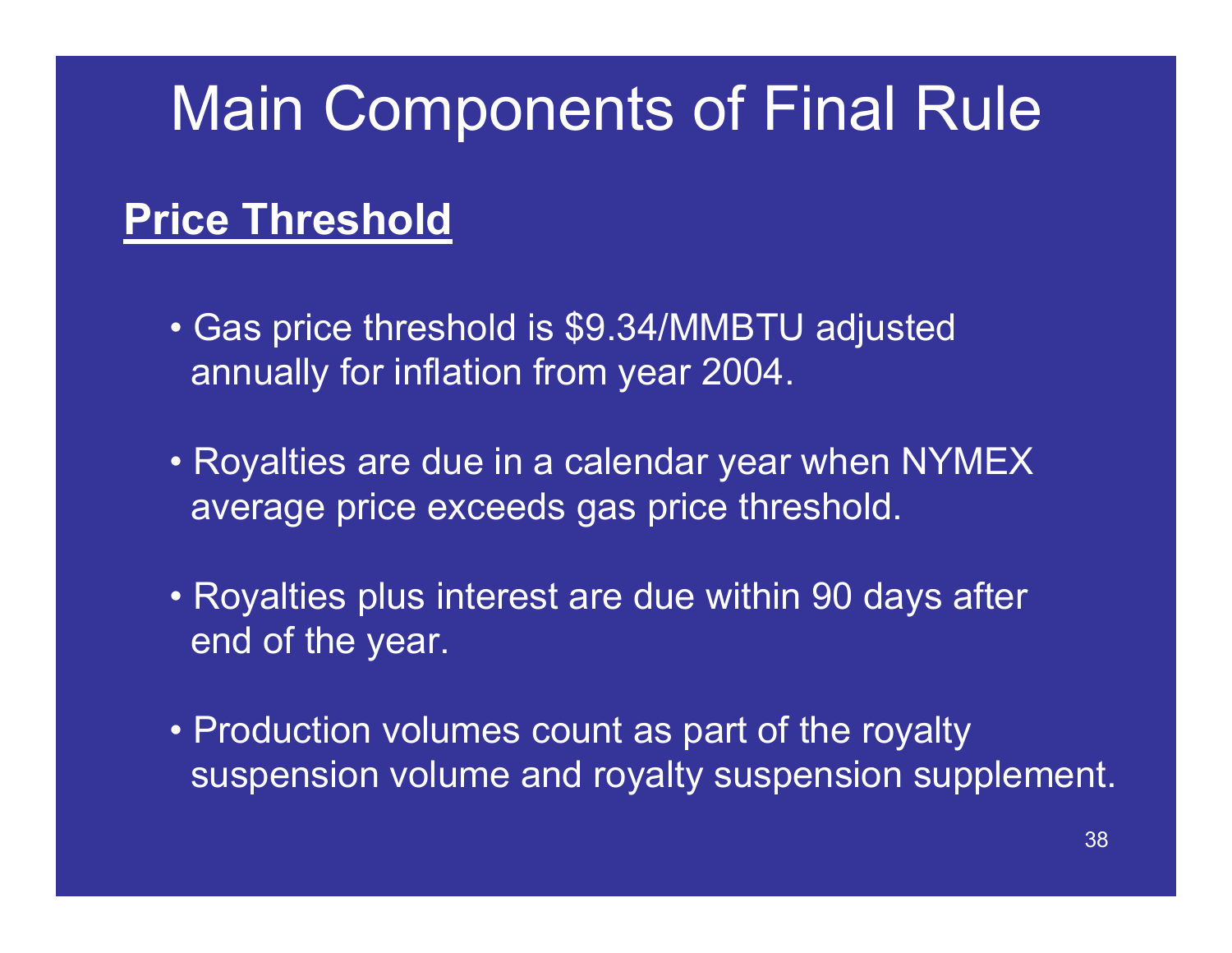### **Substitution Option**

- •Lessees may replace deep gas royalty relief provisions in lease terms with provisions in final rule.
- $\bullet$  Applicable to shallow water leases in sales after January 1, 2001.
- • Must notify, in writing, Regional Supervisor for Production and Development within 180 days after effective date of final rule
- $\bullet$ Exercising the option is irrevocable.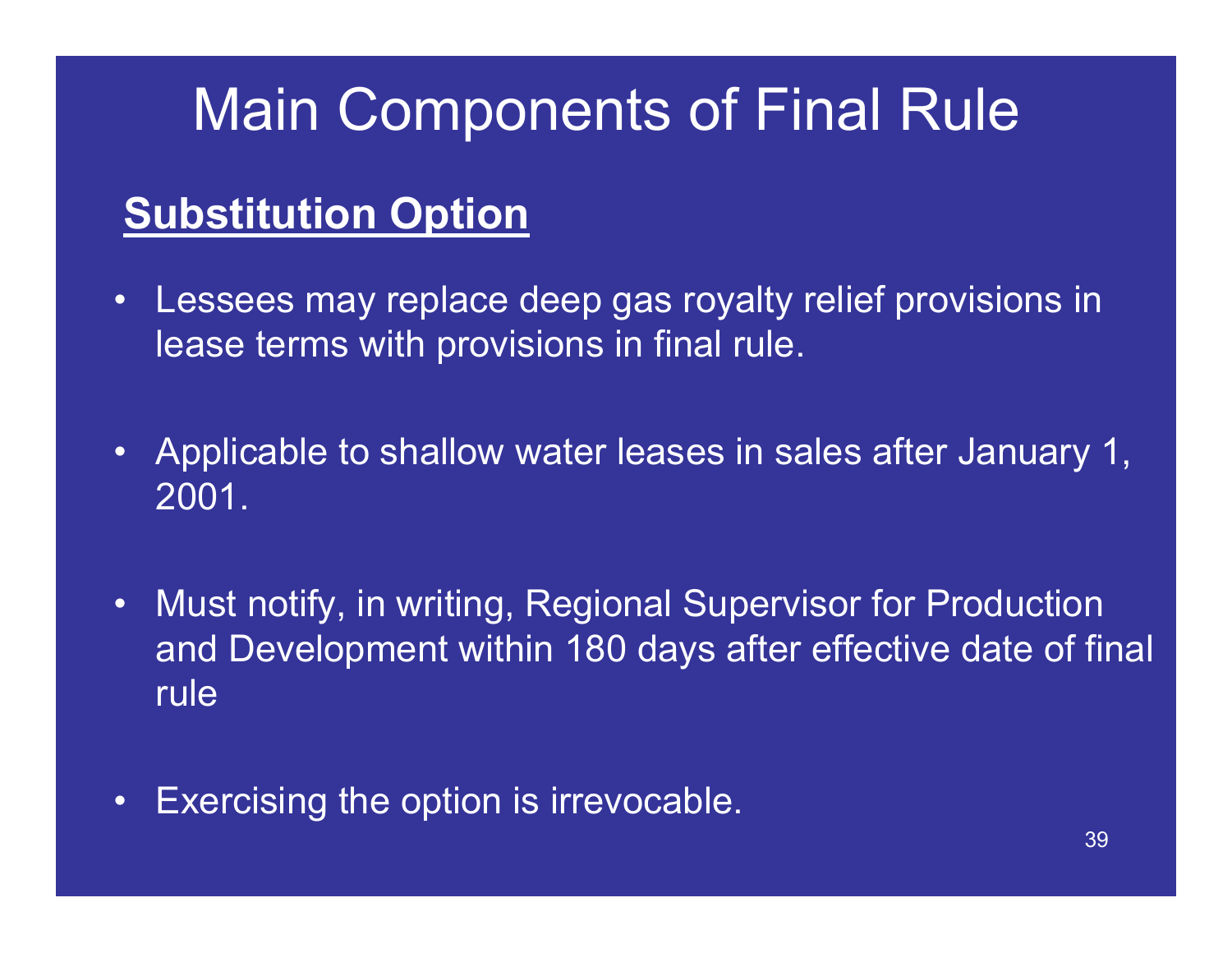### **Miscellaneous Provisions**

- Minimum royalties are due during royalty-free production
- RSV and RSS can be transferred to successor lessees
- Unused RSV and RSS terminate when lease expires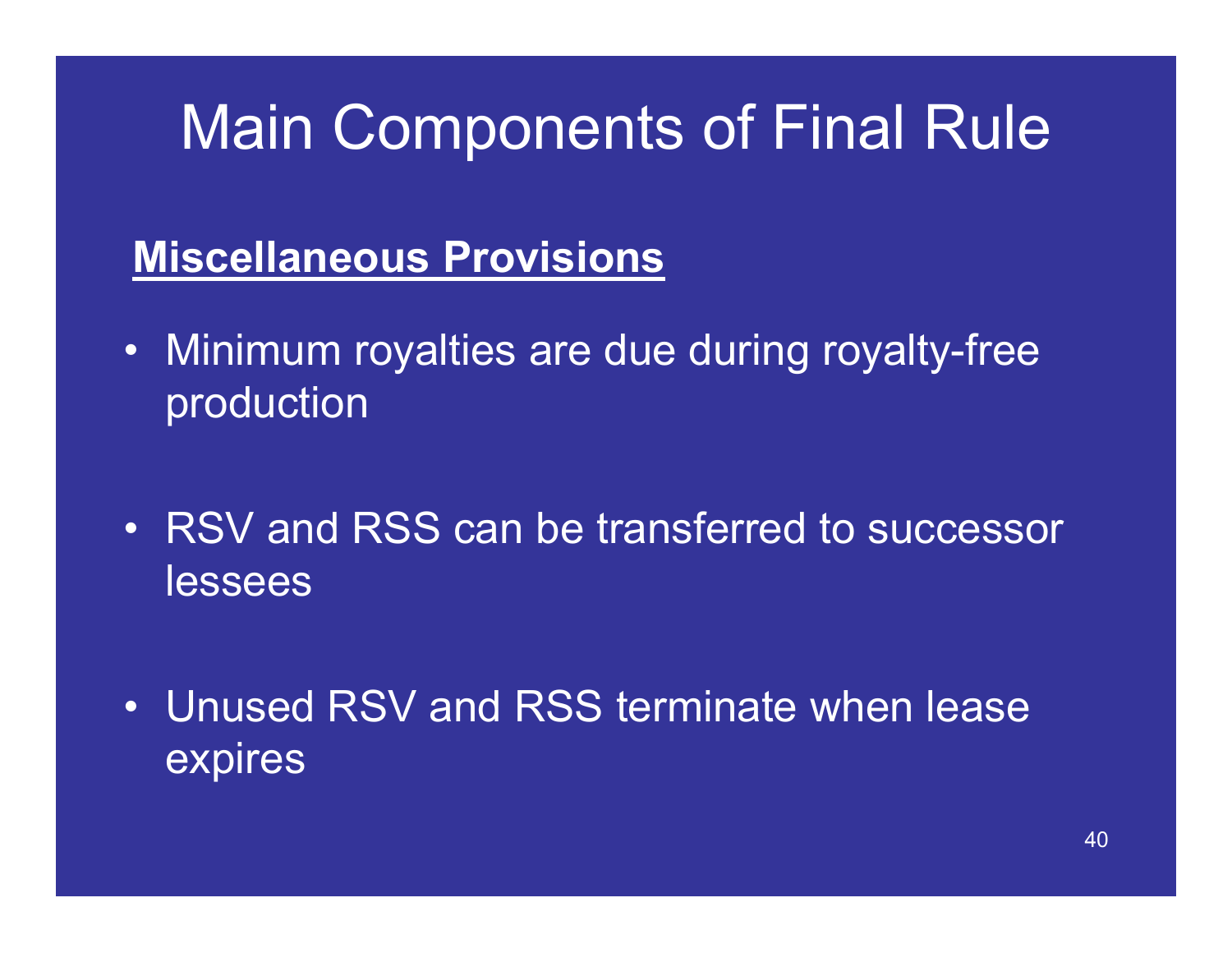## Sharing RSV on Lease

- If  $\textsf{C}_\textsf{1}$  produces first, lease gets 25 BCF -  $\mathsf{C}_2$  can share up to 25 BCF
- If  $\mathsf{C}_2$  produces first, lease gets 15 BCF
	- when  $\mathsf{C}_1$  produces  $^1$ lease gets another 10 BCF
	- both wells share up to 25 BCF

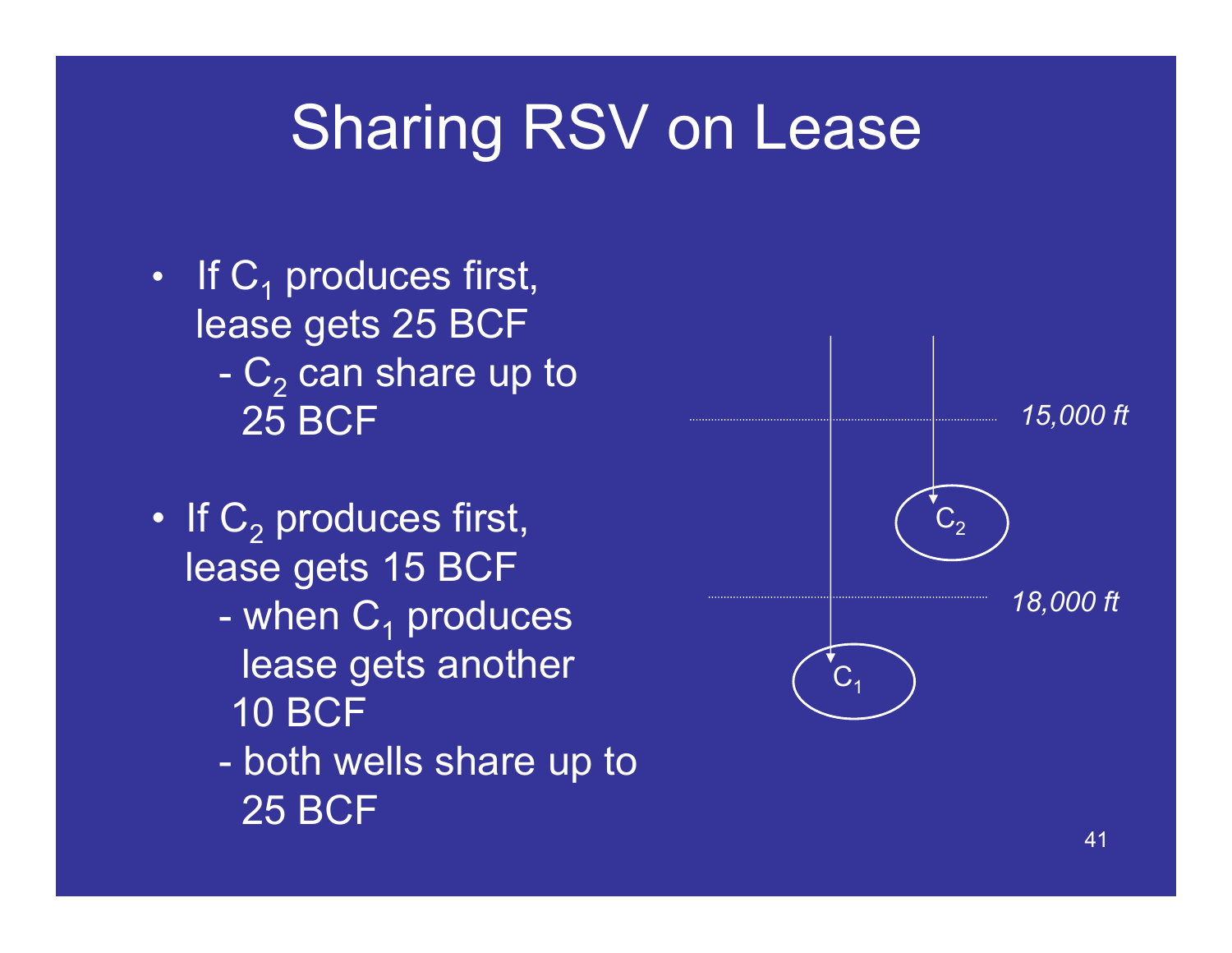## Sharing RSV on Lease

- If  $C_1$  is a sidetrack (5,000') that produces first and earns 7 BCF, then  $\mathsf{C}_2$  does not earn any additional RSV, but can share in the 7 BCF.
- If  $\mathsf{C}_2$ If C<sub>2</sub> (original well) produces first,<br>the lease gets 15 BCF and when  $\mathsf{C}_\mathsf{1}$  sidetrack produces, lease gets another 7 BCF - both wells share 22 BCF

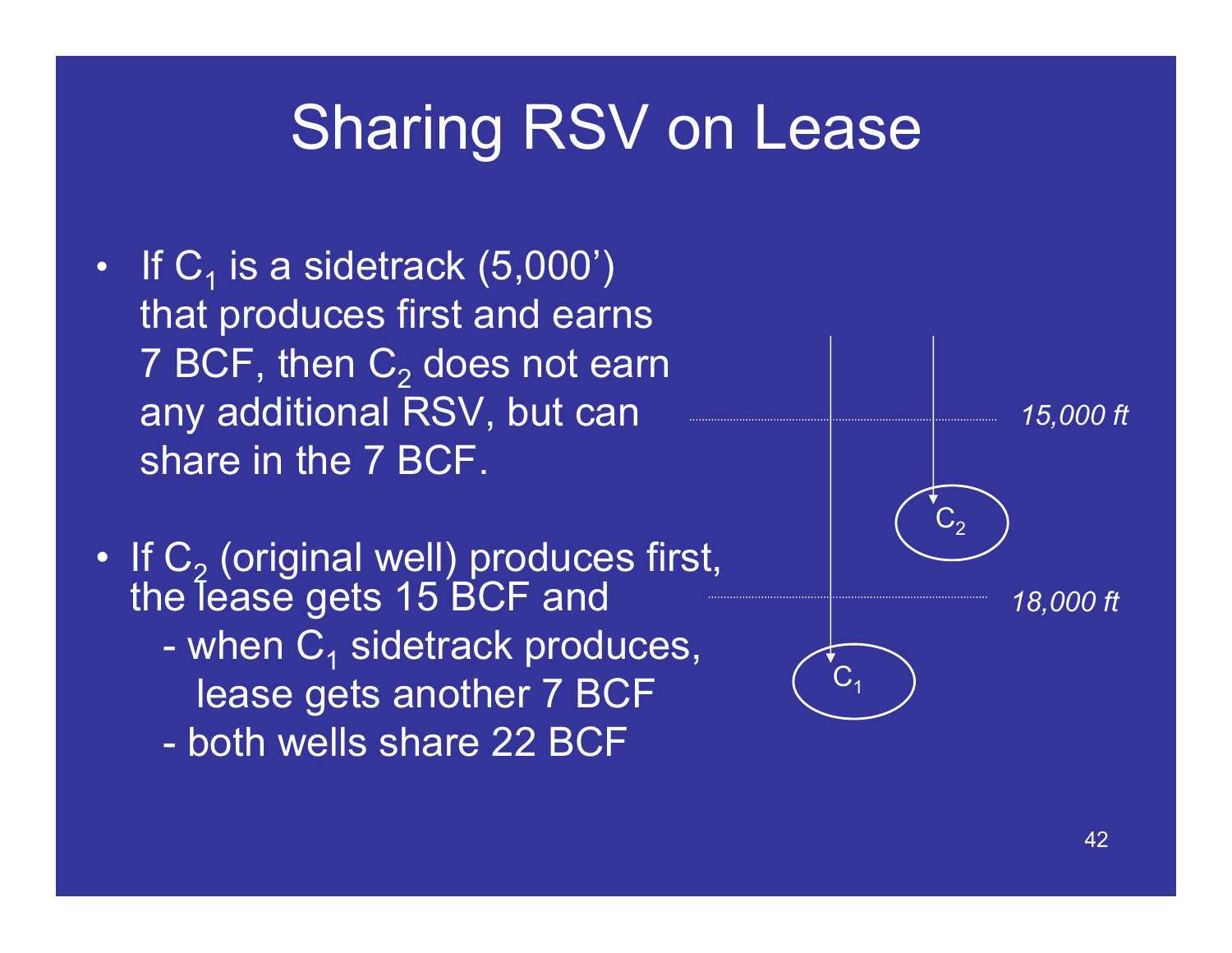## Sharing RSV, RSS on Lease

- If  $\mathsf{C}_\text{\tiny{1}}$  (original well) is unsuccessful, lease gets 5 BCFE RSS.
- If  $\mathsf{C}_2$  (original well)  $\overline{\phantom{a}}$ then produces, lease also gets 15 BCF RSV for total of 20 BCF.

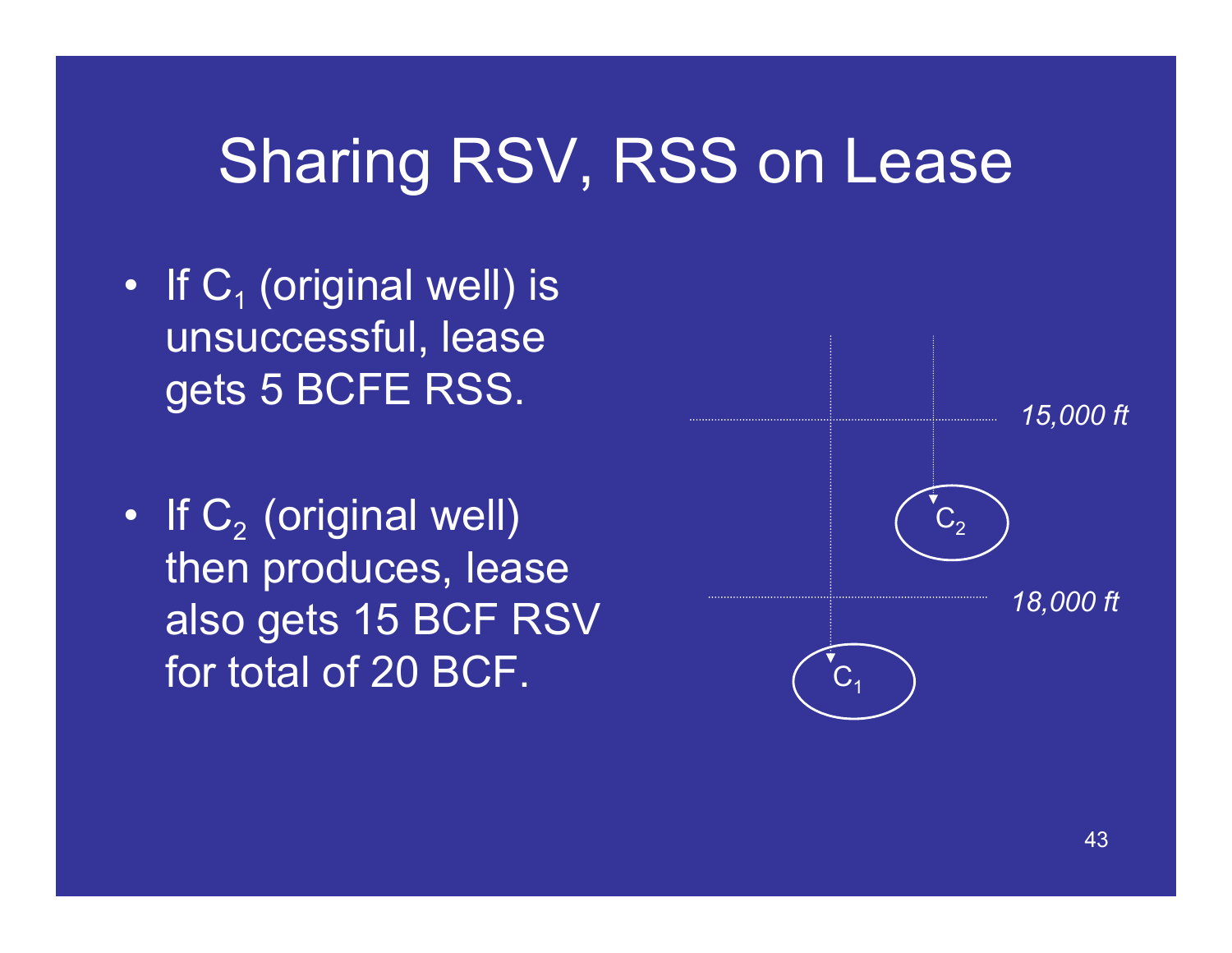## Sharing RSV, RSS in Well

• If  $\mathsf{C}_1$  is unsuccessful and RSS used up, then  $C_2$  earns 10 BCF.

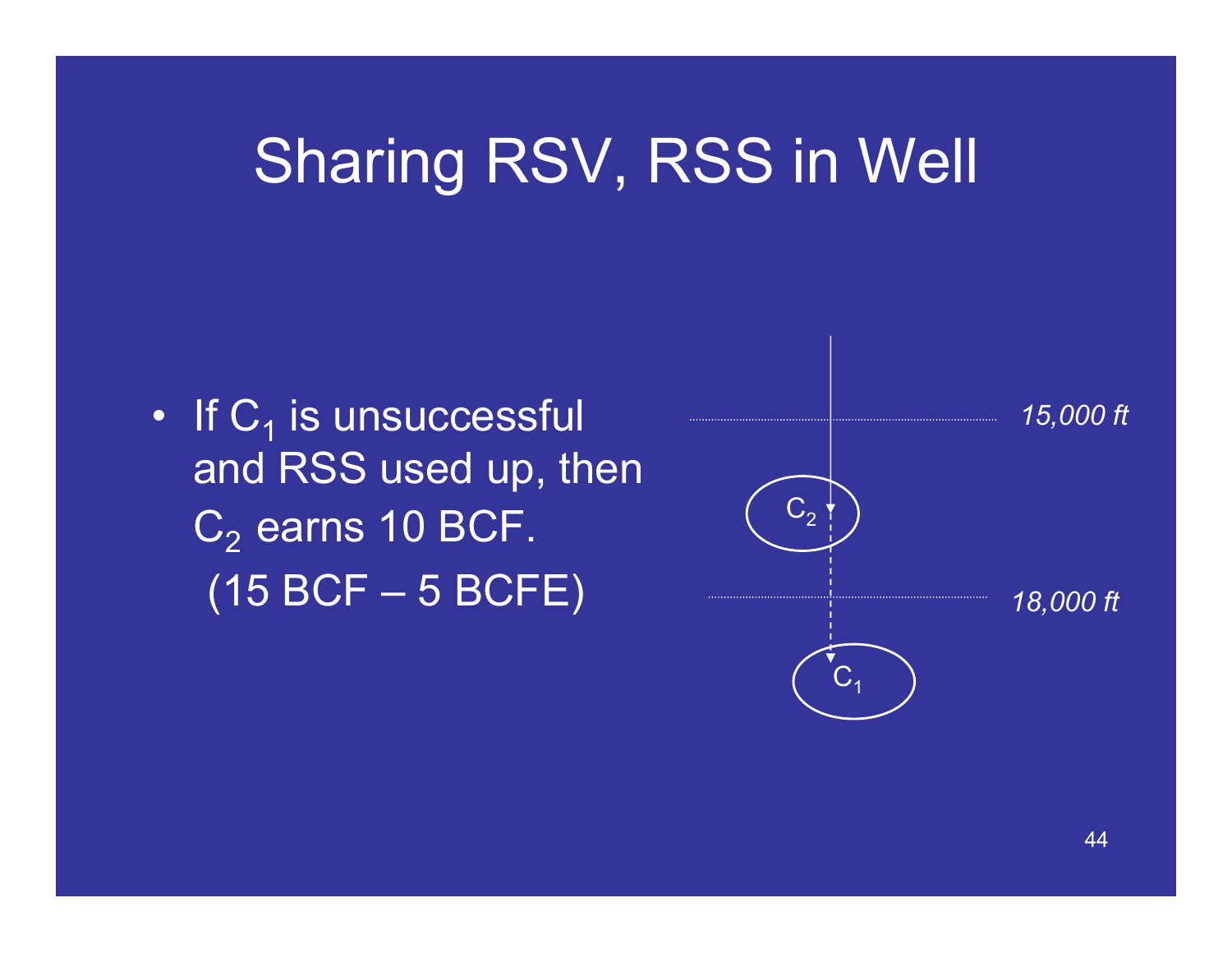### **Substitution Comparison Lease Instrument vs. Final Rule**

| <b>Lease Instrument</b>                                                                                           | <b>Final Rule</b>                                                                                                                                                                                                                                      |
|-------------------------------------------------------------------------------------------------------------------|--------------------------------------------------------------------------------------------------------------------------------------------------------------------------------------------------------------------------------------------------------|
| <b>RSV</b><br>First qualified completion (original<br>well or sidetrack?) 15,000' or<br>deeper:<br>$RSV = 20 BCF$ | First qualified well:<br>- original well<br>15,000' to 17,999', RSV = 15 BCF<br>18,000' or deeper, $RSV = 25 BCF$                                                                                                                                      |
|                                                                                                                   | - sidetrack 15,000' or deeper<br>$RSV = 4 BCF + .6 BCF/1000'$<br>Note: If the first producing well is 15,000' to<br>less than 18,000', then a second qualified<br>original well 18,000'or deeper earns 10 BCF<br>and a sidetrack 4 BCF + .6 BCF/1000'. |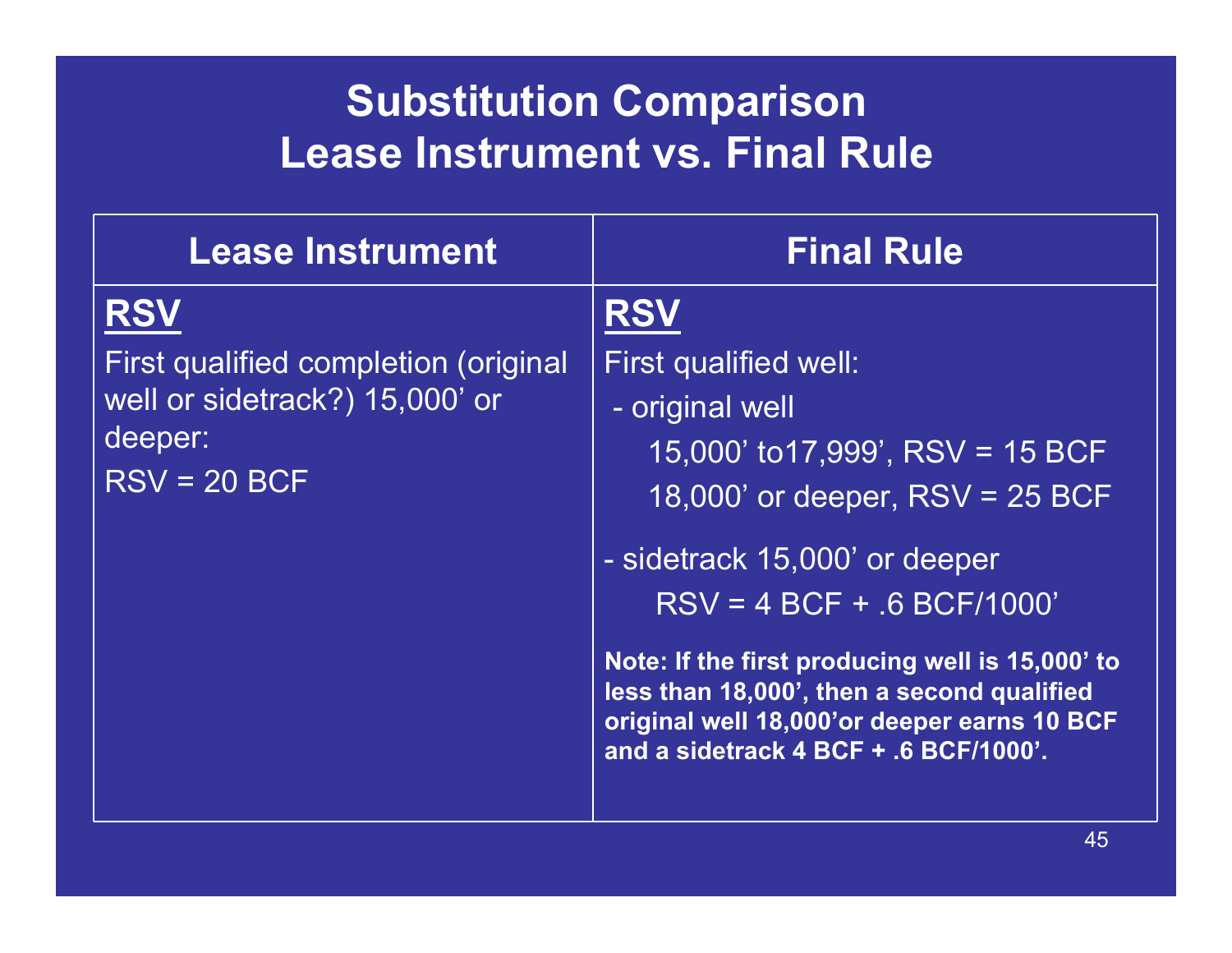### **Substitution Comparison Lease Instrument vs. Final Rule**

| <b>Lease Instrument</b>                                                         | <b>Final Rule</b>                                                                                                                                                    |
|---------------------------------------------------------------------------------|----------------------------------------------------------------------------------------------------------------------------------------------------------------------|
| <b>None</b>                                                                     | <b>RSS</b><br>Certified unsuccessful well (up to 2)<br>- original well:<br>$RSS = 5 BCFE$<br>- sidetrack (10,000' or greater):<br>$RSS = 0.8 BCFE + 0.12 BCFE/1000'$ |
| <b>Price Threshold</b><br>\$5.00/MMBTU for year 2000<br>\$3.50/MMBTU (Sale 178) | <b>Price Threshold</b><br>\$9.34/MMBTU for year 2004                                                                                                                 |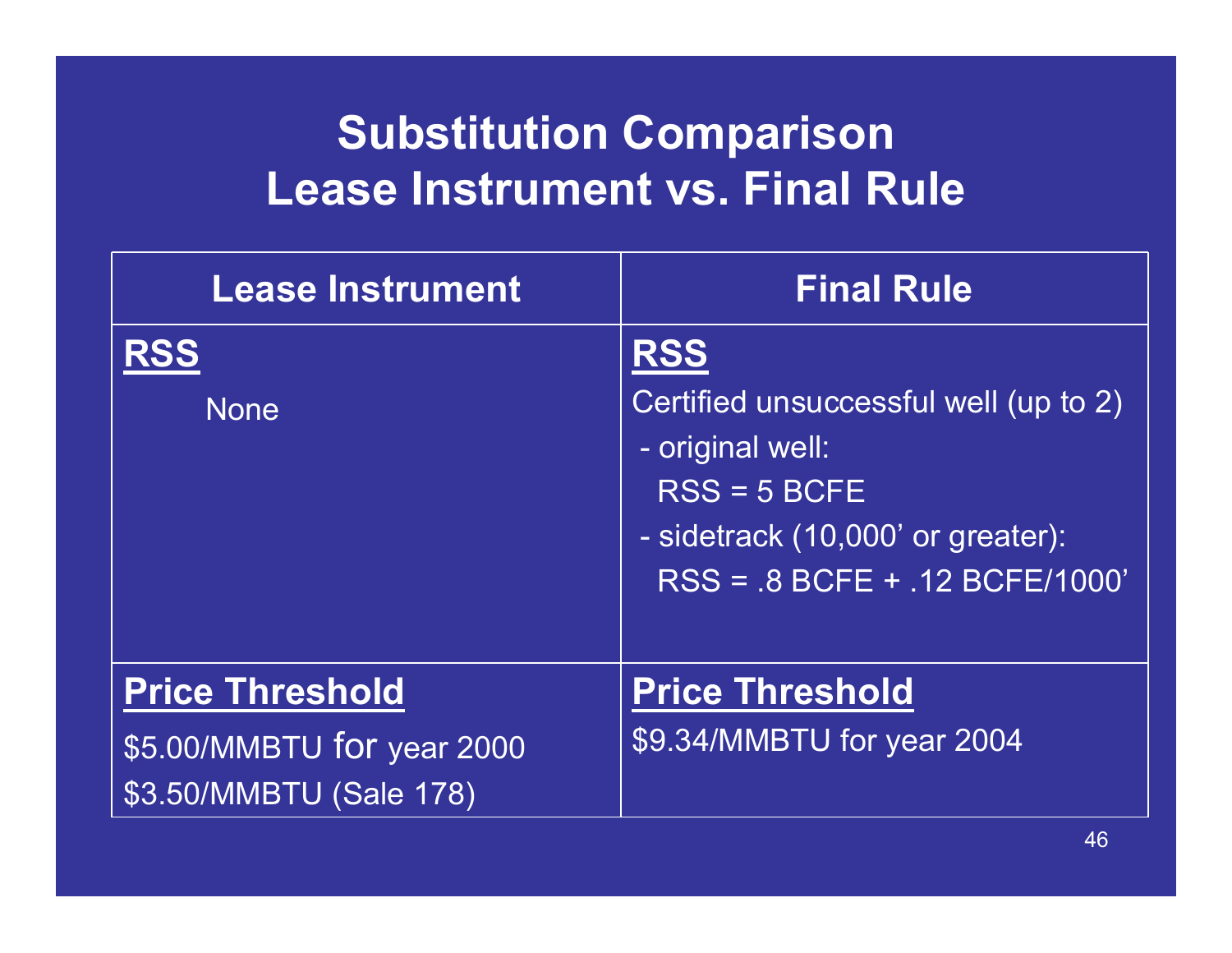### **Substitution Comparison Lease Instrument vs. Final Rule**

| <b>Lease Instrument</b>              | <b>Final Rule</b>                                                 |
|--------------------------------------|-------------------------------------------------------------------|
| <b>Eligibility</b>                   | <b>Eligibility</b>                                                |
| Deep well (or sidetrack?) must       | Deep well or sidetrack can produce                                |
| produce from a new gas reservoir.    | from:                                                             |
|                                      | (1) a reservoir producing on                                      |
|                                      | another lease                                                     |
|                                      | (2) an oil reservoir with                                         |
|                                      | associated gas                                                    |
| Timing                               | <b>Timing</b>                                                     |
| Deep gas production by 5 years after | Deep well spudded after March<br>(1)                              |
| lease issuance                       | 26, 2003                                                          |
|                                      | (2)<br>Deep production within 5 years<br>after date of final rule |